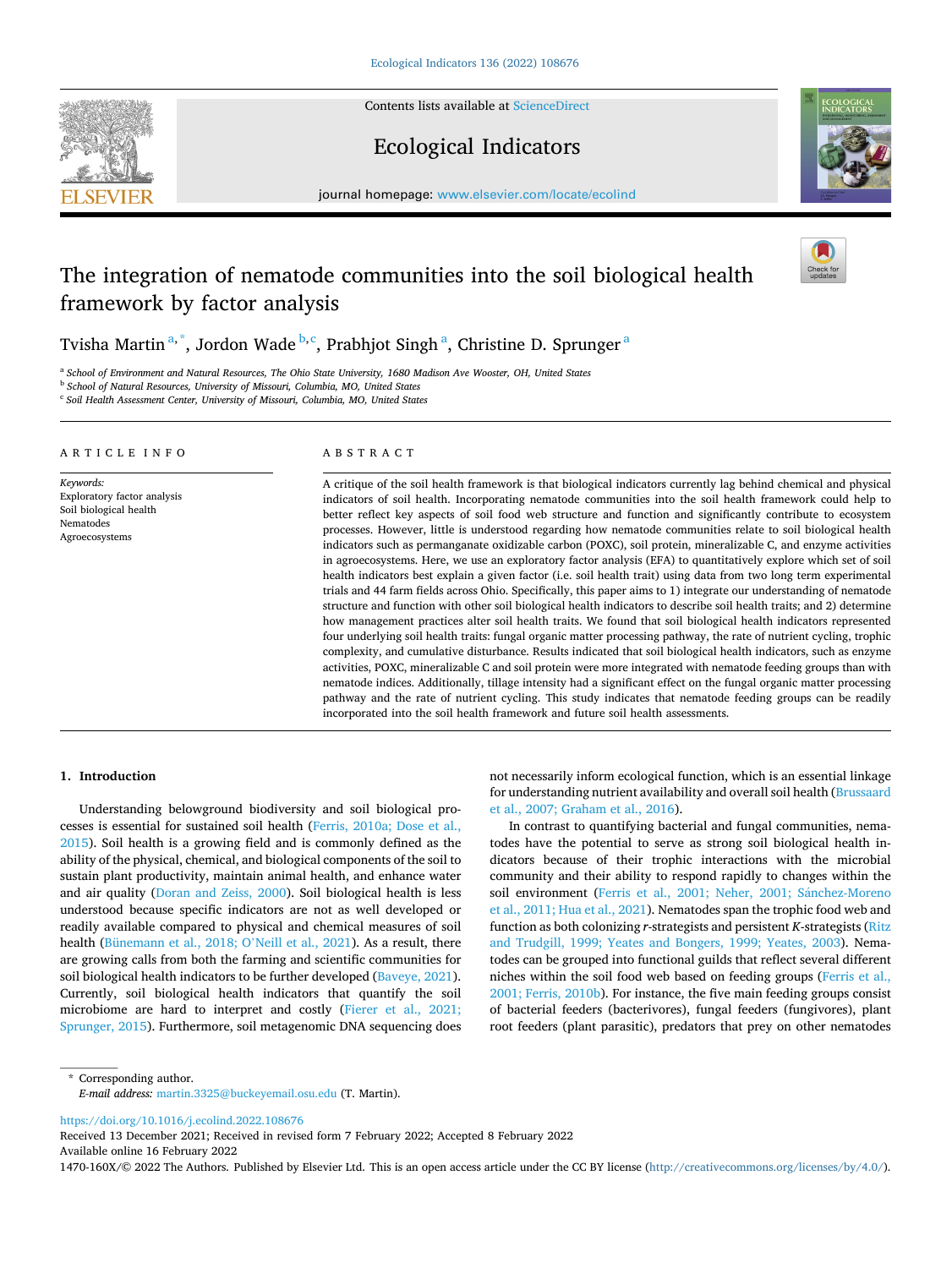(predators), and omnivorous feeders (omnivores) [\(Ferris and Bongers,](#page-8-0)  [2009\)](#page-8-0). Additionally, each nematode family has a specific colonizerpersister (cp) value and feeding group, which can be further aggregated into nematode indices that relate to soil food web function ([Yeates](#page-10-0)  [and Bongers, 1999; Ferris et al., 2001; Neher, 2001; Ferris, 2010b](#page-10-0)). These indices can be used to infer soil food web disturbance (basal index (BI)), the microbial decomposition channel (channel index (CI)), nutrient inputs (enrichment index (EI)), trophic complexity (structure index (SI)), plant infestation (plant parasitic index (PPI)), and soil food web succession (maturity index (MI)) [\(Bongers, 1990; Bongers and](#page-8-0)  [Bongers, 1998; Yeates, 2003](#page-8-0)). Nematode indices can be easily integrated into the soil health framework because of their relationship to ecological function ([Ferris et al., 2001; Ferris, 2010b](#page-8-0)). The quantification of nematode communities is affordable, reliable, and can provide extensive information on soil food web dynamics (Hoss and Williams, 2009; Zhao [et al., 2016\)](#page-9-0). However, specific tradeoffs do exist, including extensive and laborious training in nematode identification ([Neher, 2001](#page-9-0)).

Nematode communities have yet to be integrated into the soil health framework. Moreover, we know very little regarding how nematode communities relate to soil biological health indicators such as soil mineralizable carbon (C), soil protein, permanganate oxidizable carbon (POXC), and enzyme activity [\(Tabatabai, 1994; Culman et al., 2012;](#page-10-0)  [Hurisso et al., 2018\)](#page-10-0). Specifically, these soil biological health indicators are recommended by the Natural Resource and Conservation Service (NRCS), and are also measured within common soil health testing packages such as the Cornell Comprehensive Assessment of Soil Health (CASH) and Haney Soil Health Test ([Strauss et al., 2015; Moebius-Clune](#page-10-0)  [et al., 2016\)](#page-10-0).

Evidence suggests that nematode community structure and soil biological health indicators may be strongly integrated with similar soil health processes related to nutrient cycling and decomposition ([Gao](#page-8-0)  [et al., 2016; Martin and Sprunger, 2021a; Martin and Sprunger, 2021b;](#page-8-0)  [Neher, 2001\)](#page-8-0). [Verhoef and Brussaard, \(1990\)](#page-10-0) found that nematodes heavily impact nitrogen (N) cycling and account for 30% of N mineralization via microbial grazing. Specifically, bacterivores, fungivores, and omnivorous nematodes prey on microbes and excrete excess nutrients as ammonium for plant uptake [\(Ingham et al., 1985; Bonkowski](#page-9-0)  [et al., 2009](#page-9-0)). Microbivorous nematodes directly regulate organic matter decomposition through preying on microbial communities that are responsible for the breakdown of organic matter [\(Freckman, 1988](#page-8-0)). Soil health indicators such as soil protein or enzyme activity can estimate labile N pools and organic matter decomposition, but the lack of integration of nematode community structure with these soil health indicators provides an incomplete representation of nutrient cycling processes ([Dupont et al., 2009\)](#page-8-0).

Nematode indices and soil biological health indicators are affected by similar soil functions such as organic matter decomposition and C cycling. For example, the SI represents nematode trophic food web complexity, where an enhanced SI indicates increased predator–prey interactions which can control the rate of organic matter decomposition ([Wardle et al., 1995](#page-10-0)). Additionally, the EI and CI can serve as an indicator of N-enrichment and whether the decomposition channel is fungal or bacterial dominated, respectively ([Ferris et al., 2001\)](#page-8-0). Organic matter decomposition can be estimated through soil health indicators such as mineralizable C or enzyme activity, however, the relationships between these soil health indicators and the SI, EI, and CI are severely understudied. The SI has also been linked to soil health indicators that represent the labile C pools [\(Margenot and Hodson, 2016; Zhong et al.,](#page-9-0)  [2017; Liu et al., 2021\)](#page-9-0). In forest systems, [Margenot and Hodson, \(2016\)](#page-9-0)  demonstrate that soil C lability drives nematode trophic complexity, whereby predatory nematodes are more concentrated in areas where soil C pools are less labile. Permanganate oxidizable carbon (POXC) and mineralizable C, two key soil health indicators that reflect different pools of soil C, should be further integrated with the SI to better understand how nematode communities drive soil C dynamics ([Bardgett](#page-8-0)  [and van der Putten, 2014; Jiang et al., 2018\)](#page-8-0).

Exploratory factor analysis (EFA) may serve as a quantitative solution for integrating the relationship between common soil biological health indicators and nematode community structure and function. Specifically, EFA can quantitatively determine the underlying soil health traits that nematode communities and soil health indicators may share ([Fabrigar and Wegener, 2011; Wade et al., under review\)](#page-8-0). Thus far, a large effort has been made to use EFA for the quantification of soil parameters, including soil chemical and physical properties [\(Dobermann,](#page-8-0)  [1994; Shukla et al., 2006; Mairura et al., 2008; Lambrecht et al., 2016;](#page-8-0)  [Barlog et al., 2017; Liu et al., 2018; Zhang et al., 2018; Zhang et al.,](#page-8-0)  [2020\)](#page-8-0). However, [Wade et al., \(2020\)](#page-10-0) is the only study to use sensitive soil biological health indicators including soil protein, POXC, and mineralizable C as the measured variables to determine soil health traits through EFA. Moreover, very few studies have used nematodes as measured variables to determine soil health traits [\(Bastida et al., 2008;](#page-8-0)  [Meng et al., 2013; Igalavithana et al., 2017; Horakova et al., 2020](#page-8-0)). Understanding how soil fauna fit and relate to soil health indicators is essential to further strengthen our understanding of soil biological health. Moreover, the creation of a conceptual framework to derive the relationships between soil biological health indicators and nematode communities can only be performed through the use of a quantitative analysis.

The use of EFA is a powerful and quantitative tool that can aid in integrating nematodes into the soil health framework. Here, we used EFA on a suite of soil biological health indicators—both recommended soil biological health indicators and nematode measurements—from long-term experimental trials and farmer fields across Ohio. Specifically, this study aims to: 1) integrate our understanding of nematode structure and function with other soil biological health indicators to describe underlying soil health traits; and 2) determine how management practices alter these soil health traits. We hypothesize that 1) nematode indices will be more strongly integrated with soil health indicators than nematode feeding groups; and 2) management practices with decreased management intensity will enhance soil health traits. The ultimate goal of this work is to construct a more ecologically-integrated and biologically-based representation of soil health traits.

#### **2. Methods**

#### *2.1. Experimental station sample collection*

All soil samples were collected from The Ohio State University Triplett-Van Doren long-term research trials, which includes two identical experiments located in the northwestern and eastern parts of Ohio. The northwestern and eastern experiment were both founded in 1963. The northwestern experiment soil series is a Hoytville clay loam and the eastern experiment soil series is a Wooster silt loam. Both experiment sites are full factorial randomized complete block designs that have three replicated blocks with two factors. The first factor is tillage, which consists of no-till (NT) and chisel till (CT) treatment. The second factor is crop rotation, which consists of a corn (*Zea mays* L.)-soybean (*Glycine*  max L.) (CS) rotation , and a corn-forage-forage (CFF) rotation. In the northwest experiment the forage crop was alfalfa (*Medicago sativa).*  Forage crops in the eastern experiment were an oat (*Avena sativa)* and red clover (*Trifolium pratense)* mix. Soil sampling occurred in the corn phase of each rotation. Soil samples were collected using a 1.9 cm diameter push probe to a depth of 10 cm. During planting (May 2020) and harvest (October 2020) ten soil cores were collected within each plot using stratified random sampling to make one composite sample. Soil was then subsampled for routine soil analyses (NCERA-13, 2015), soil moisture, POXC, protein, mineralizable C, nematode identification, and enzyme activity.

#### *2.2. On-farm sample collection*

Soil samples were collected from 44 farmer fields located across Ohio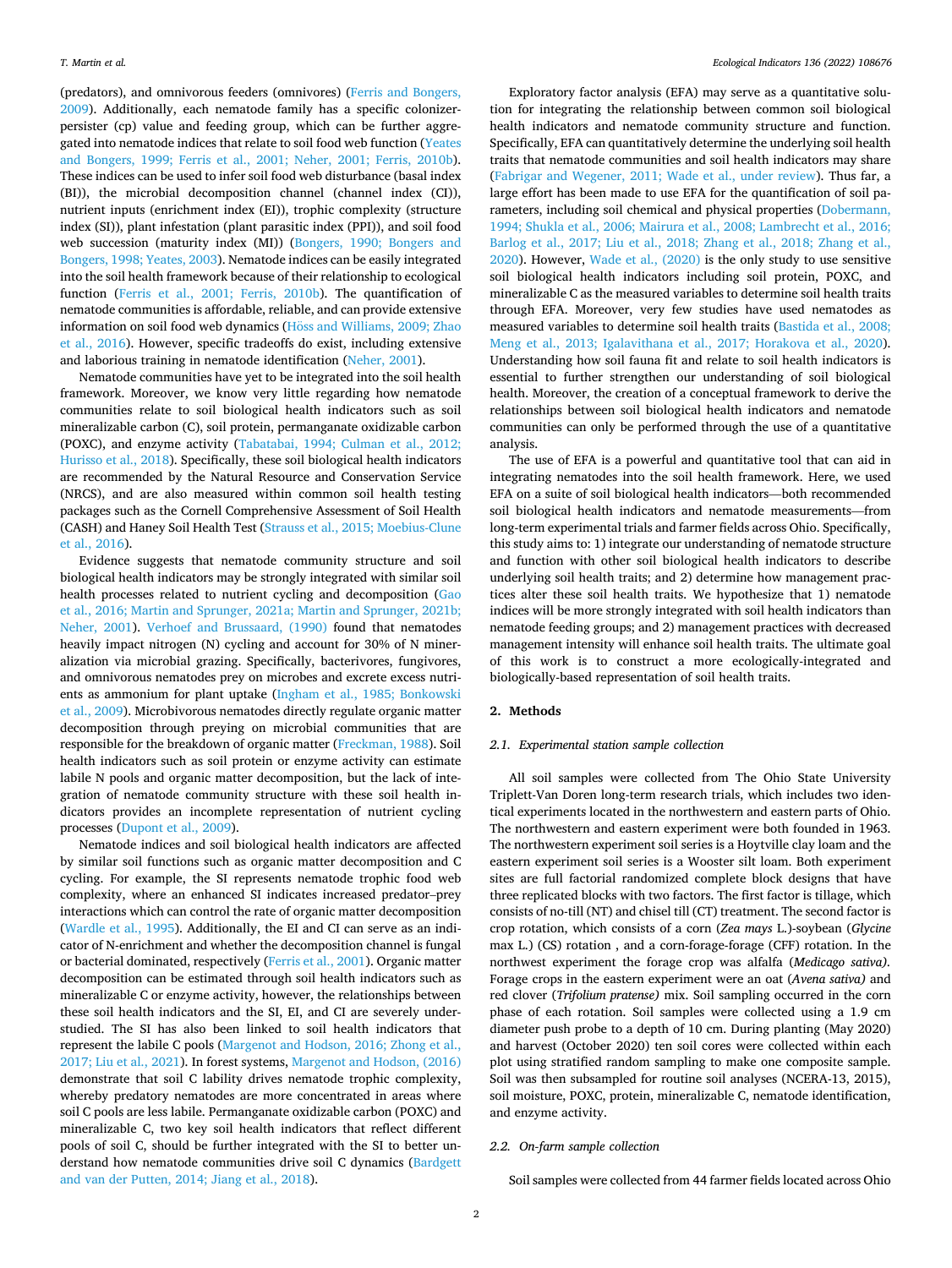(Table S1). Additionally, coordinates of sampling location, sampling date, livestock, tile drainage, tillage intensity, crop type, organic management, and soil texture class data were recorded for each sampling point (Table S1). Each participating farm was mailed a soil sampling kit and asked to collect 10 soil cores to a depth of 10 cm to make one composite sample per field. Once the soil samples were collected, the farmers mailed the soil samples to the Ohio Agriculture Research and Development Center (Wooster, OH) for soil health testing. Once received, soils were subsampled for routine soil analyses (NCERA-13, 2015), soil moisture, POXC, protein, mineralizable C, nematode identification, and enzyme activity.

# *2.3. Soil health test analysis*

A suite of soil biological health indicator analyses were conducted for both on-station and on-farm samples. Enzyme activities of acid phosphatase (AP), β-glucosidase (GLU) , N-acetyl-β-glucosaminidase (NAG) (which is often also referred to as chitinase), and arylsulfatase (AS) were analyzed using protocols adapted from [\(Tabatabai, 1994; Deng and](#page-10-0)  [Popova, 2011\)](#page-10-0). Enzyme activity was determined colorimetrically from the quantitative assessment of the recovery of *p-*nitrophenol added to the soil [\(Tabatabai, 1994\)](#page-10-0). Soil, buffer, and substrate were incubated at 37C for 1 h. The reaction was terminated with 0.5 M  $CaCl<sub>2</sub>$  and 4 mL of Tris (hydroxymethyl) aminomethane (THAM) (0.1 M, pH 12). Absorbance was measured colorimetrically at 415 nm. Permanganate oxidizable carbon (POXC), which measures a slightly processed pool of organic matter in the soil was measured using methods adapted from Culman et al.,  $(2012)$ . Briefly, potassium permanganate (KMnO<sub>4</sub>) was reacted with soil (2.5 g) and absorbance was measured in a 96-well plate reader. Autoclave-citrate extractable (ACE) soil protein (soil protein), which infers organic N was analyzed ([Hurisso et al., 2018\)](#page-9-0). Specifically, sodium citrate solution was added to the soil, autoclaved, and the supernatant was measured using the colorimetric bicinchoninic-acid (BCA) assay (Thermo Scientific, Pierce, Rockford, IL) in a 96-well spectrophotometric plate reader at 562 nm. Mineralizable C—which indicates the pool of soil C available to microbial communities—was measured via a 24-hour laboratory incubation [\(Hurisso et al., 2016;](#page-9-0)  [Franzluebbers and Haney, 2018\)](#page-9-0). Mineralizable C was measured using a LI-820 infrared gas analyzer (LI-COR, Biosciences, Lincoln, NE) to determine the concentration of carbon dioxide (CO<sub>2</sub>). Organic matter (OM) was measured by Spectrum Lab (Washington Court, OH) through loss of ignition and verified using the Walkley-Black method ([Roper](#page-9-0)  [et al., 2019\)](#page-9-0).

#### *2.4. Nematode structure and function analyses*

Free-living nematodes were extracted using the elutriation and centrifugal flotation method [\(Oostenbrink, 1960; Hooper et al., 2005](#page-9-0)). Briefly, soil samples were passed through an elutriator. The collected solution was processed using centrifugal sugar flotation to bring the nematodes into the supernatant solution. Total nematode abundance was determined by counting individuals under a dissecting microscope at 50x magnification. Each nematode was classified as an adult or juvenile to allow for the determination of population stage. From each sample, 100 nematodes were identified to family and assigned to trophic and colonizer-persister groups using live identification with a compound microscope ([Yeates et al., 1993; Bongers and Bongers, 1998\)](#page-10-0). The identification of nematodes to family allowed for the determination of nematode feeding group composition for each soil sample (bacterivore, fungivore, predator/omnivore, and plant parasitic). Nematode indices, which can serve as indictors of soil health were calculated using Nematode INdicator Joint Analysis (NINJA) ([Sieriebriennikov et al., 2014](#page-10-0)).

#### *2.5. Statistical analysis*

We used exploratory factor analysis (EFA)—a form of latent variable

analysis—to examine the underlying soil health traits described by our soil health indicators and nematode measurements ([Fabrigar and](#page-8-0)  [Wegener, 2011\)](#page-8-0). The underlying constructs that EFA describes will be referred to as soil health traits within this study. The measured variables used in the EFA (i.e., soil biological health indicators) were: AP, GLU, NAG, AS, POXC, soil protein, mineralizable C, organic matter, EI, SI, BI, CI, MI, PPI, bacterivores, fungivores, predator-omnivores, and plant parasitic nematodes.

Four built-in quantitative analyses within the *nfactors* package in R were used to determine the number of underlying constructs (i.e., soil health traits) for this study (Fig S1; [R Core Team, 2021; Raiche et al.,](#page-9-0)  [2013\)](#page-9-0). Soil health indicators were retained on each underlying construct if the loading of the soil health indicator onto the underlying construct was *>* 0.45 [\(Hu and Bentler, 1999](#page-9-0)). [Fig. 1](#page-3-0) displays a conceptual figure of an EFA in which the soil health indicators are reduced into four underlying latent variables. The *psych* package in R was used to conduct the EFA [\(Revelle, 2021](#page-9-0)). Latent variables were named after careful analysis of the retained soil health indicator loadings.

#### *2.6. Confirmatory factor analysis*

A confirmatory factor analysis (CFA) using the variables retained for each latent variable was used to test the model fit ([Fig. 1\)](#page-3-0). To evaluate model fit, a combinatorial approach as recommended by [Hu and Bentler](#page-9-0)  [\(1999\)](#page-9-0) was used. Specifically, the Root Mean Square Error of Approximation (RMSEA) and Standardized Root Mean Square Residual (SRMR) were used to assess the goodness of fit of the retained soil health indicators on each of the latent variables. The CFA was used to derive individual scores for each of the soil health traits for each soil sample. The confirmatory factor analysis was conducted using the *cfa()* command in *lavaan* in R ([Rosseel, 2012](#page-9-0)).

To determine how management practices alter soil health traits an analysis of variance (ANOVA) was conducted on the scores generated for the validated latent variables using the *lmerTest* package in R ([Fig. 1](#page-3-0); [Kuznetsova et al., 2017](#page-9-0)). Using soil textural class as a covariate in a linear model, significant effects were determined at p *<* 0.05. Graphing was conducted using *ggplot2* ([Wickham, 2016\)](#page-10-0).

#### **3. Results and discussion**

#### *3.1. Bivariate relationships between soil health indicators*

To determine the strength of relationship between soil health indicators and nematode community structure and function (hypothesis 1), a total of 125 observations were collected for 18 soil health indicators: AP, AS, NAG, GLU, MI, PPI, CI, EI, SI, BI, plant parasitic, bacterivores, fungivores, omnivore and predators, POXC, mineralizable C, protein, and organic matter (Table S1). As EFA is dependent on the correlation matrix produced from the measured variables, a correlation analysis was conducted for the 18 soil health indicators. Strong correlations ( $r > 0.80$ ) were found between POXC and mineralizable C ( $r =$ -0.81), GLU and NAG ( $r = 0.91$ ), and GLU and AS ( $r = 0.85$ ) [\(Table 1](#page-4-0)). The strong negative relationship found between POXC and mineralizable C is not surprising given that POXC and mineralizable C represent soil C stabilization and C mineralization, respectively ([Hurisso et al.,](#page-9-0)  [2016\)](#page-9-0). For example, [Sprunger et al., \(2020\)](#page-10-0) reported that average residuals from a linear regression model comparing mineralizable C and POXC demonstrated that a continuous corn system was influenced by mineralization processes (mineralizable C) compared to perennial systems that were generally more influenced by C stabilization processes (POXC). Like our study, enzyme activities have been found to be strongly and positively correlated with each other as increased microbial mineralization causes the simultaneous breakdown of nutrients ([Zhu](#page-10-0)  [et al., 2014\)](#page-10-0). Weak correlations were found between nematode indices and soil biological health indicators. However, it is likely that there is extensive collinearity between these variables ([Dormann et al., 2013](#page-8-0)),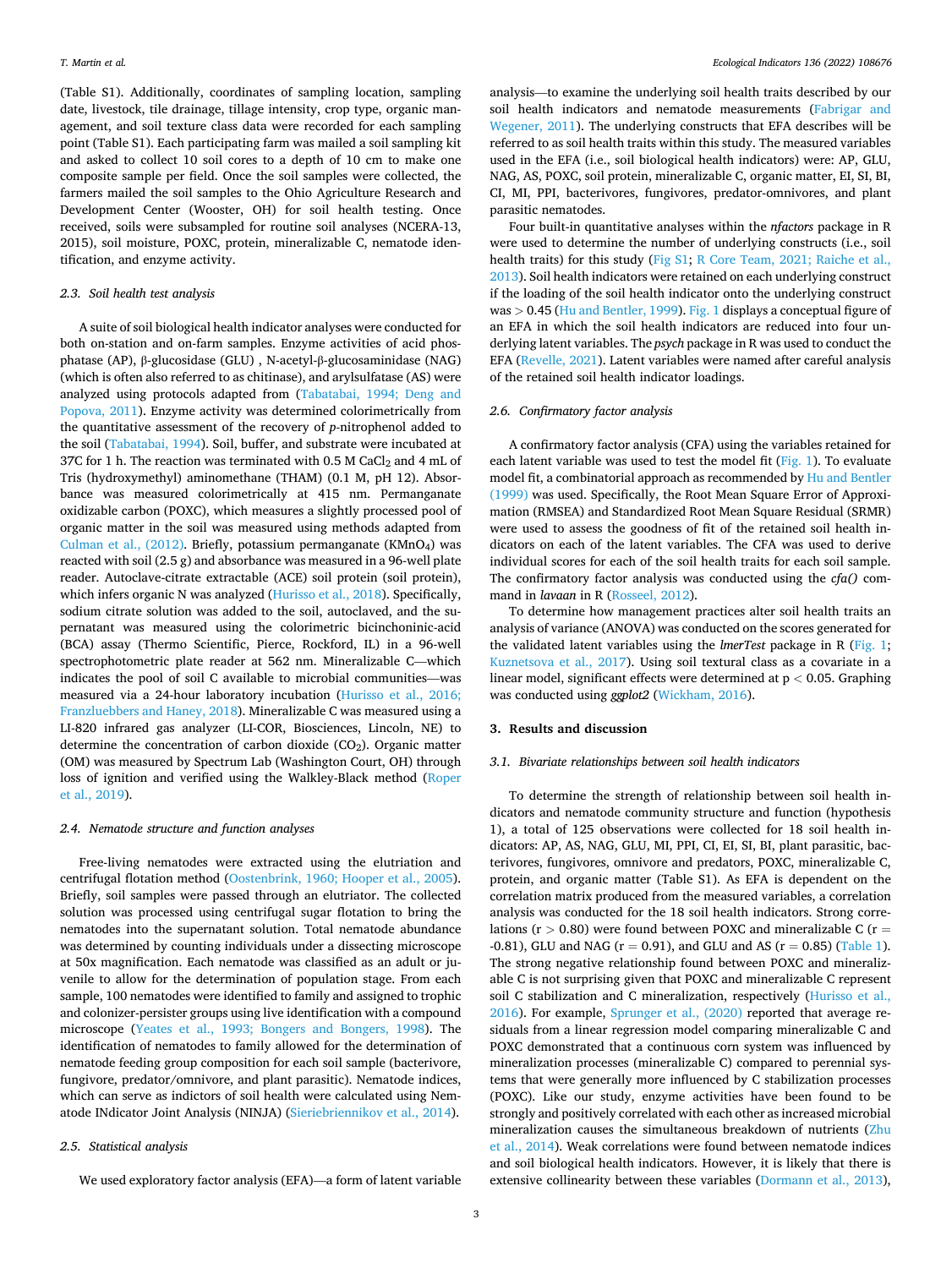<span id="page-3-0"></span>

Fig. 1. Conceptual figure of the methodology for describing latent variables from soil biological health indicators using an exploratory factor analysis and determining the effect that management practices have on soil health traits.

suggesting that a more intensive investigation into the quantification of the relationships between nematode community function and soil biological health is warranted.

# *3.2. Soil health trait one: Fungal organic matter processing pathway*

We interpreted the indicators associated with soil health trait one as representing the fungal organic matter processing pathway. The soil biological health indicators associated with this soil health trait are mechanistically linked with fungal organic matter breakdown ([Ferris](#page-8-0)  [and Bongers, 2006; Cloutier et al., 2020\)](#page-8-0) and are therefore best interpreted as representing this soil process [\(Fig. 2](#page-5-0)). Within this soil health trait, nematode structure was more strongly associated than function, disproving our first hypothesis that nematode indices will be more strongly integrated with soil health indicators than nematode feeding groups. For example, soil biological health indicators of AP, fungivores, and POXC had strong and positive loadings of 0.74, 0.70, and 0.90, respectively on to soil health trait one ([Table 2](#page-5-0)). Additionally, soil biological health indicators of plant parasitic nematodes, soil protein, and mineralizable C had strong and negative loadings of − 0.60, − 0.66, and − 0.81, respectively ([Table 2\)](#page-5-0).

Supporting our interpretation, we found that fungal feeding nematodes (fungivores) are highly integrated with soil biological health indicators of POXC and AP. The relationships between fungivores and the more processed, stable C pools were expected as the fungal decomposition pathway has been found to dominate in systems where substrates have high C:N ratios ([Hodge et al., 2000; Güsewell and Gessner, 2009;](#page-9-0)  [Gebremikael et al., 2016; Trap et al., 2016\)](#page-9-0). Our findings are like those reported by [Margenot and Hodson, \(2016\)](#page-9-0) which found that more processed pools of SOM supported greater fungal abundance. Given that POXC represents a more processed pool of C [\(Arachchige et al., 2018;](#page-8-0)  [Culman et al., 2012; Sherrod et al., 2019](#page-8-0)) it is expected that fungivore abundance would be related to POXC. Moreover, the fungal decomposition channel is more commonly associated with slow decomposition where organic matter is incorporated into stable C pools ([Okada and](#page-9-0)  [Ferris, 2001; Ferris and Matute, 2003; Steel et al., 2010](#page-9-0)). The positive loadings of AP and total fungivores is also supported by other studies that have reported that the fungal decomposition pathway is linked to soil P availability [\(Olusanya et al., 2019\)](#page-9-0). Specifically, fungi have been found to dominate the decomposition channel when under P-limiting conditions [\(Güsewell and Gessner, 2009\)](#page-9-0). Moreover, the loadings of soil health indicators on soil health trait one suggests that fungal feeding nematodes may be essential for supplying essential ecosystem services of C stabilization and P mineralization [\(Wang et al., 2004; Maina et al.,](#page-10-0) 

#### [2021\)](#page-10-0).

Given that fungal decomposition was positively associated with POXC, a pool that reflects more processed pools of C, it is not surprising that soil protein, mineralizable C, and plant parasitic nematodes were inversely related to fungivores as these measured variables are associated with low C:N ratios and increased nutrient mineralization ([Bongers](#page-8-0)  [et al., 1997; DuPont et al., 2009\)](#page-8-0). Additionally, given that soil protein is largely of fungal origin it is expected that fungal based protein would be inversely related with fungivore abundance ([Rosier et al., 2006](#page-9-0)). Mineralizable C and soil protein represent microbial activity and the organic N pool that is available for mineralization, respectively [\(Fran](#page-8-0)[zluebbers et al., 2000; Franzluebbers and Stuedemann, 2008; Haney](#page-8-0)  [et al., 2018; Hurisso et al., 2018\)](#page-8-0). Moreover, increased mineralizable C and greater pools of inorganic N can result in C loss through increased microbial activity, which supports our findings of an inverse relationship between indicators that represent C stabilization and C mineralization ([Nunes et al., 2020; Oldfield et al., 2021\)](#page-9-0). Additionally, plant parasitic nematode infestation of plant roots can enhance microbial populations through the breakdown of root tissue which can cause an influx of organic material that is high in N [\(Tu et al., 2003](#page-10-0)). Therefore, it is not surprising that plant parasitic nematode abundance loaded opposite to indicators of C stabilization and slow nutrient decomposition.

#### *3.3. Soil health trait two: rate of nutrient cycling*

We interpreted the second soil health trait as representing the "rate of nutrient cycling" due to the strong positive loadings from enzyme activities and specific nematode feeding groups [\(Table 2](#page-5-0); [Fig. 2\)](#page-5-0). Specifically, the loadings of NAG, AS, and predator/omnivore nematode feeding groups were 0.74, 0.87, and 0.49, respectively ([Table 2\)](#page-5-0). These results disproved our first hypothesis, given that nematode feeding groups rather than nematode indices loaded with soil biological indicators.

Predator/omnivore nematode feeding groups are essential for the maintenance of ecosystem function ([IPBES, 2019; Wardle, 2005;](#page-9-0)  Sánchez-Moreno et al., 2009). Moreover, omnivore and predator nematodes are essential for the top-down control of the microbivorous nematode populations, and are limited by primary productivity ([Ingham](#page-9-0)  [et al., 1985; Wardle et al., 1995; Yeates and Wardle,1996; Conti et al.,](#page-9-0)  [2020\)](#page-9-0). The predator–prey relationship between predator/omnivore nematodes and microbivorous nematodes allows for nutrient processing up the soil food web, which is crucial for nutrient storage and assimilation ([Neher, 2001; Yeates, 2003\)](#page-9-0). Our results indicate that greater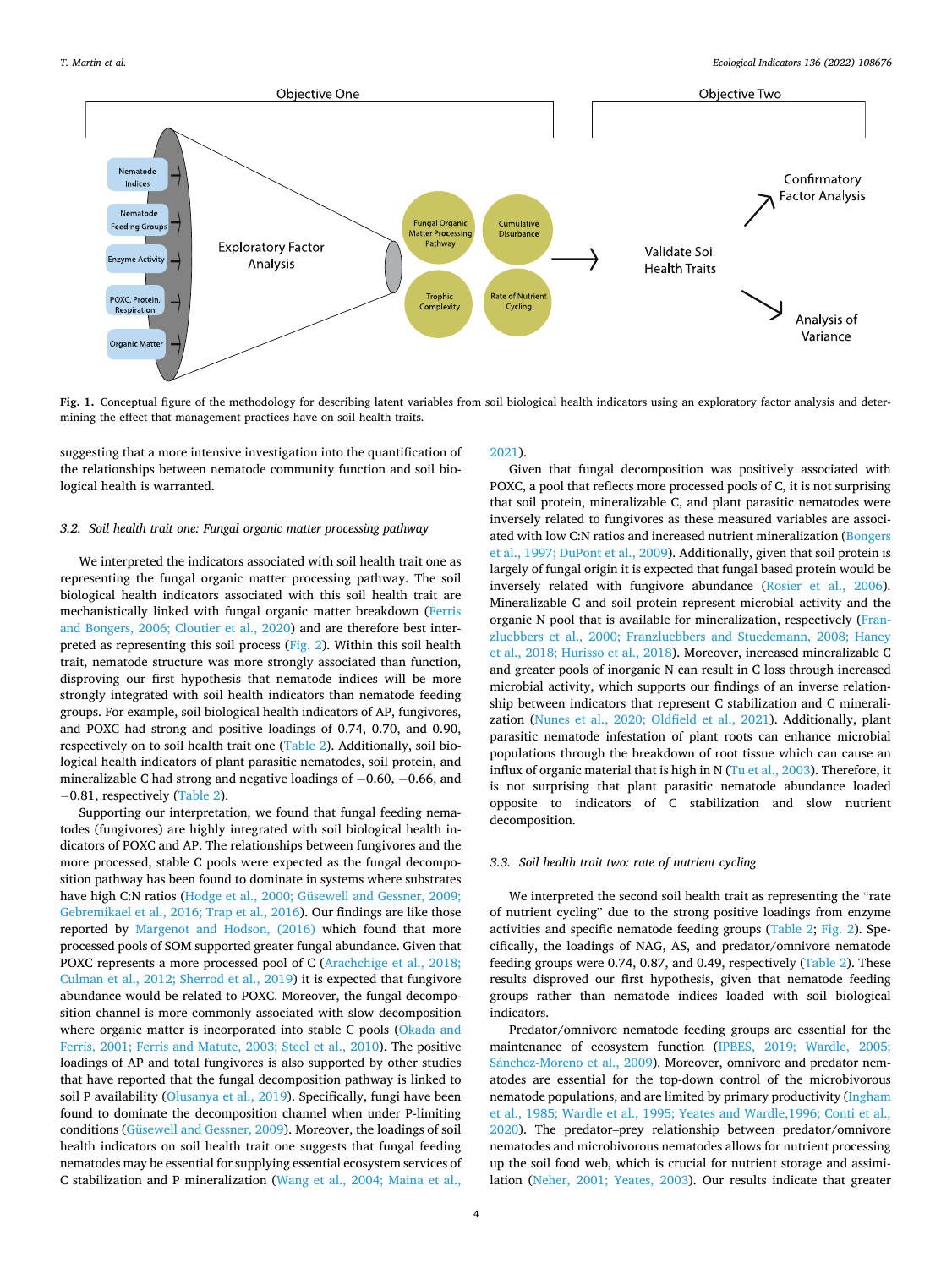<span id="page-4-0"></span>

|                                                                          | Protein               |      |      |                   |     |   |                                                                                                                                                                                                                                                                                                                                                 |    |                                                                               |                                                    |                             |                              |                        |                                                                                                                                                                                                                                                                                                     | $1.00$             | $-0.03$        |
|--------------------------------------------------------------------------|-----------------------|------|------|-------------------|-----|---|-------------------------------------------------------------------------------------------------------------------------------------------------------------------------------------------------------------------------------------------------------------------------------------------------------------------------------------------------|----|-------------------------------------------------------------------------------|----------------------------------------------------|-----------------------------|------------------------------|------------------------|-----------------------------------------------------------------------------------------------------------------------------------------------------------------------------------------------------------------------------------------------------------------------------------------------------|--------------------|----------------|
|                                                                          | MineralizableCarbon   |      |      |                   |     |   |                                                                                                                                                                                                                                                                                                                                                 |    |                                                                               |                                                    |                             |                              |                        | 1.00                                                                                                                                                                                                                                                                                                | 0.72               | 0.04           |
|                                                                          | POXC                  |      |      |                   |     |   |                                                                                                                                                                                                                                                                                                                                                 |    |                                                                               |                                                    |                             |                              | 1.00                   | $-0.81$                                                                                                                                                                                                                                                                                             | $-0.64$<br>0.27    |                |
| d experimental trials.                                                   | Omnivore,<br>Predator |      |      |                   |     |   |                                                                                                                                                                                                                                                                                                                                                 |    |                                                                               |                                                    |                             |                              | $1.00$<br>0.21<br>0.29 |                                                                                                                                                                                                                                                                                                     | $-0.24$<br>$-0.02$ |                |
|                                                                          | Fungivore             |      |      |                   |     |   |                                                                                                                                                                                                                                                                                                                                                 |    |                                                                               |                                                    |                             | $1.06$<br>$-0.57$<br>$-0.51$ |                        |                                                                                                                                                                                                                                                                                                     | $-0.38$            | 0.24           |
|                                                                          | Bacterivore           |      |      |                   |     |   |                                                                                                                                                                                                                                                                                                                                                 |    |                                                                               |                                                    | $38350$<br>$-900$<br>$-900$ |                              |                        |                                                                                                                                                                                                                                                                                                     | $-0.04$<br>$-0.10$ |                |
|                                                                          | Parasitic<br>Plant    |      |      |                   |     |   |                                                                                                                                                                                                                                                                                                                                                 |    |                                                                               | $1.00$<br>$-0.37$<br>$-0.31$<br>$-0.38$<br>$-0.64$ |                             |                              |                        |                                                                                                                                                                                                                                                                                                     | $-0.50$            |                |
|                                                                          | ದ                     |      |      |                   |     |   |                                                                                                                                                                                                                                                                                                                                                 |    |                                                                               |                                                    |                             |                              |                        |                                                                                                                                                                                                                                                                                                     | $-0.11$            | 0.03           |
|                                                                          | 囩                     |      |      |                   |     |   |                                                                                                                                                                                                                                                                                                                                                 |    | $-0.058$<br>$-0.054$<br>$-0.053$<br>$-0.053$<br>$-0.05$<br>$-0.05$<br>$-0.05$ |                                                    |                             |                              |                        |                                                                                                                                                                                                                                                                                                     | 0.02               | $-0.08$        |
|                                                                          | 囩                     |      |      |                   |     |   | $\begin{array}{c}\n 1.00 \\ -0.44 \\ -0.56 \\ 0.12 \\ 0.03 \\ -0.17 \\ -0.05 \\ -0.09 \\ -0.09 \\ -0.00 \\ -0.00 \\ -0.00 \\ -0.00 \\ -0.00 \\ -0.00 \\ -0.00 \\ -0.00 \\ -0.00 \\ -0.00 \\ -0.00 \\ -0.00 \\ -0.00 \\ -0.00 \\ -0.00 \\ -0.00 \\ -0.00 \\ -0.00 \\ -0.00 \\ -0.00 \\ -0.00 \\ -0.00 \\ -0.00 \\ -0.00 \\ -0.00 \\ -0.00 \\ -0$ |    |                                                                               |                                                    |                             |                              |                        |                                                                                                                                                                                                                                                                                                     | $-0.05$            | 0.07           |
|                                                                          | ፣                     |      |      |                   |     |   | $3.887838573$<br>$-0.53838573$<br>$-0.5383573$                                                                                                                                                                                                                                                                                                  |    |                                                                               |                                                    |                             |                              |                        |                                                                                                                                                                                                                                                                                                     | $-0.12$<br>0.21    |                |
|                                                                          | Edd                   |      |      |                   |     |   |                                                                                                                                                                                                                                                                                                                                                 |    |                                                                               |                                                    |                             |                              |                        |                                                                                                                                                                                                                                                                                                     | 0.15               | 0.06           |
| Correlation matrix between soil health indicators measured on on-farm an | Σ                     |      |      |                   |     |   |                                                                                                                                                                                                                                                                                                                                                 |    |                                                                               |                                                    |                             |                              |                        |                                                                                                                                                                                                                                                                                                     | $-0.21$<br>0.08    |                |
|                                                                          | <b>NAG</b>            |      |      |                   |     |   |                                                                                                                                                                                                                                                                                                                                                 |    |                                                                               |                                                    |                             |                              |                        |                                                                                                                                                                                                                                                                                                     | $-0.53$            | 0.14           |
|                                                                          |                       |      |      |                   |     |   |                                                                                                                                                                                                                                                                                                                                                 |    |                                                                               |                                                    |                             |                              |                        | $\begin{array}{c} 0.916 \\ 0.916 \\ 0.917 \\ 0.919 \\ 0.919 \\ 0.919 \\ 0.919 \\ 0.919 \\ 0.919 \\ 0.919 \\ 0.919 \\ 0.919 \\ 0.919 \\ 0.919 \\ 0.919 \\ 0.919 \\ 0.919 \\ 0.919 \\ 0.919 \\ 0.919 \\ 0.919 \\ 0.919 \\ 0.919 \\ 0.919 \\ 0.919 \\ 0.919 \\ 0.919 \\ 0.919 \\ 0.919 \\ 0.919 \\ 0.$ | $-0.56$<br>0.11    |                |
|                                                                          | <b>GLU</b>            |      |      |                   |     |   |                                                                                                                                                                                                                                                                                                                                                 |    |                                                                               |                                                    |                             |                              |                        |                                                                                                                                                                                                                                                                                                     | $-0.42$<br>0.03    |                |
|                                                                          | SV                    |      |      |                   |     |   |                                                                                                                                                                                                                                                                                                                                                 |    |                                                                               |                                                    |                             |                              |                        |                                                                                                                                                                                                                                                                                                     |                    |                |
|                                                                          | ਟਿ                    | 00,1 | 0.59 |                   |     |   |                                                                                                                                                                                                                                                                                                                                                 |    |                                                                               |                                                    |                             |                              |                        | $-0.78$                                                                                                                                                                                                                                                                                             | $-0.62$<br>0.25    |                |
| rable 1                                                                  |                       |      | S F  | <b>GLU</b><br>MAG | PPI | 囩 | 둅                                                                                                                                                                                                                                                                                                                                               | 51 | Plant Parasitic                                                               | Bacterivore                                        | Fungivore                   | Omnivore/Predator            | POXC                   | Mineralizable<br>Carbon                                                                                                                                                                                                                                                                             | Protein            | Organic Matter |

nutrient cycling by microbial populations may play a role in augmenting the top-down regulation of soil food webs. Predator/omnivore nematode feeding groups have been linked to the regulation of N mineralization through the consumption of bacterivorous nematodes ([Beare,](#page-8-0)  [1997; Culman et al., 2010](#page-8-0)). Additionally, AS is an indicator of greater plant available SO4 [\(Bandick and Dick, 1999](#page-8-0)). Nematode abundance has been reported to increase with greater AS activity (García-Álvarez et al., [2004\)](#page-8-0), yet the relationship between predator/omnivore nematodes and AS has not been mechanistically linked before. These results therefore point to the importance of a structured soil food web for enhanced S and N cycling, which has implications for improved soil health. The AS enzyme cleaves C–O–S bonds and the overall activity is strongly correlated to organic C pools, thus enhanced S cycling through predator/ omnivore nematodes may lead to greater organic C pools [\(Ekenler and](#page-8-0)  [Tabatabai, 2003\)](#page-8-0). Additionally, increased NAG activity has been linked to enhanced ecosystem and soil health as greater N cycling through the microbial pool allows for reduced input of inorganic N fertilizer and enhanced organic N pools ([Drinkwater and Snapp, 2007; Cenini et al.,](#page-8-0)  [2016; Martin and Sprunger, 2021b\)](#page-8-0). Consequently, the integration of predator/omnivore nematode feeding groups with NAG activity indicates that structured soil food webs are essential for maintained nutrient cycling and sustained organic N pools.

## *3.4. Soil health trait three: trophic complexity*

Soil health trait three was interpreted to represent "trophic complexity" given the nematode index loadings from the MI, SI, and EI ([Fig. 2](#page-5-0)). Moreover, these loadings reflect soil food web complexity, structure, and nutrient input which is why soil health trait three was inferred to be linked to trophic complexity. Soil health trait three had positive loadings from the MI and SI of 0.98 and 0.58, respectively ([Table 2](#page-5-0)). Additionally, the EI had a factor loading of − 0.59 onto soil health trait three. Nematode indices were the only measurements to load onto soil health trait three. This suggests that nematode indices and other soil biological indicators, such as nematode feeding groups are not regulated by similar underlying soil health traits. These results are contrary to our first hypothesis that indicators of nematode function and soil health indicators would be related to similar soil health traits.

The positive relationship between the MI and SI was not surprising given that both indices are influenced by the abundance of *K*-strategist nematodes ([Bongers and Bongers, 1998, Ferris et al., 2001\)](#page-8-0). Moreover, the negative relationship between the EI and SI is supported by soil faunal profiles, which demonstrate the inverse relationship between the EI and SI [\(Ferris et al., 2001](#page-8-0)). For example, as the EI increases and SI decreases soil food webs become disturbed, bacterial dominated, and Nenriched [\(Ferris et al., 2001](#page-8-0)), whereas systems that have moderate EI and high SI are found to be undisturbed, fungal dominated, and moderately N enriched [\(Ferris and Matute, 2003](#page-8-0)). Our results further support the strong linkage between the EI and SI, as these nematode indicators were all governed by the same underlying soil health trait. Moreover, it was notable that common soil biological health indicators and nematode indices did not describe similar underlying soil health traits. Specifically, these results reveal that nematode indices may be poorly suited for integration with soil biological health indicators in agricultural systems of the Midwest.

#### *3.5. Soil health trait four: cumulative disturbance*

We interpreted soil health trait four as "cumulative disturbance" due to the positive loadings from the EI and SI and negative loading from the BI, the latter of which is strongly associated with ecosystem disturbance. Soil health trait four had moderate and positive loadings from the EI and SI, with loadings of 0.51 and 0.50, respectively ([Table 2](#page-5-0)). Additionally, the BI loaded strongly and negatively onto soil health trait four, with a loading of −0.90. Similar to soil health trait three, only nematode indices of the EI, SI, and BI loaded onto soil health trait four.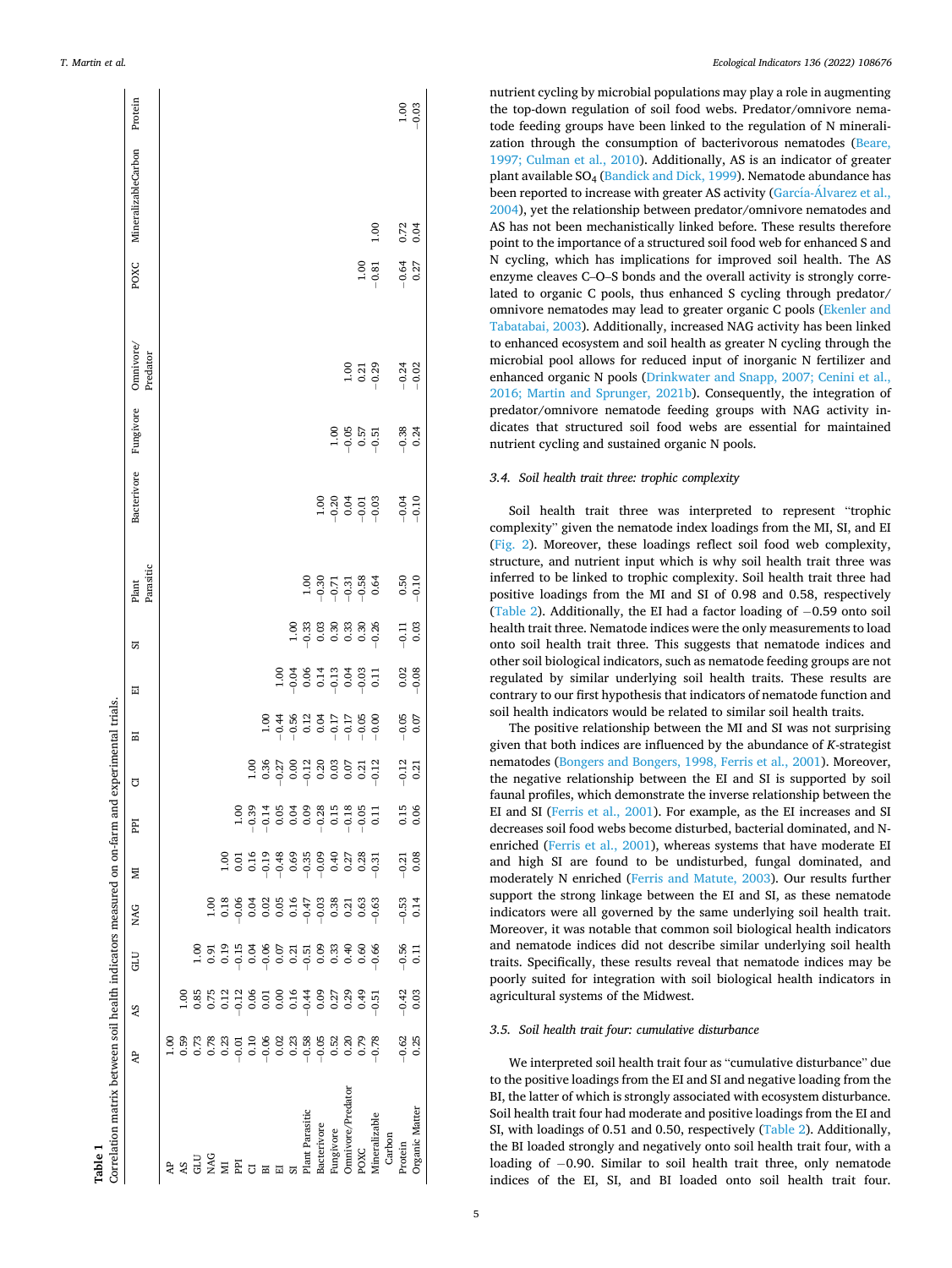<span id="page-5-0"></span>

**Fig. 2.** Named latent variables based on retained soil biological health indicators from the exploratory factor analysis.

| Table 2                                                                                                                           |
|-----------------------------------------------------------------------------------------------------------------------------------|
| Factor loadings of measured variables onto the four latent variables. Retained factor loadings at $> 0.45$ are displayed in bold. |

|                            | Fungal Organic Matter Processing Pathway(LV1) | Rate of Nutrient Cycling(LV2) | Trophic Complexity (LV3) | Cumulative Disturbance (LV4) |
|----------------------------|-----------------------------------------------|-------------------------------|--------------------------|------------------------------|
| Acid Phosphatase           | 0.74                                          | 0.23                          | $-0.05$                  | 0.02                         |
| N-acetyl-β-glucosaminidase | 0.22                                          | 0.74                          | 0.02                     | $-0.04$                      |
| Aryl Sulfatase             | $-0.03$                                       | 0.87                          | 0.00                     | $-0.05$                      |
| $\beta$ -Glucosidase       | 0.06                                          | 0.96                          | 0.01                     | 0.02                         |
| Fungivore                  | 0.70                                          | $-0.19$                       | 0.12                     | 0.11                         |
| Omnivore/Predator          | $-0.17$                                       | 0.49                          | 0.24                     | 0.15                         |
| <b>Plant Parasite</b>      | $-0.60$                                       | $-0.05$                       | $-0.13$                  | $-0.09$                      |
| Bacterivore                | $-0.13$                                       | 0.16                          | $-0.02$                  | $-0.03$                      |
| Maturity Index             | 0.01                                          | 0.07                          | 0.98                     | 0.02                         |
| Structure Index            | 0.08                                          | 0.04                          | 0.59                     | 0.50                         |
| Enrichment Index           | $-0.06$                                       | 0.15                          | $-0.59$                  | 0.51                         |
| Basal Index                | $-0.05$                                       | 0.05                          | $-0.04$                  | $-0.90$                      |
| Channel Index              | 0.18                                          | $-0.07$                       | 0.18                     | $-0.40$                      |
| <b>POXC</b>                | 0.94                                          | $-0.04$                       | $-0.04$                  | 0.01                         |
| Soil protein               | $-0.66$                                       | $-0.14$                       | 0.02                     | 0.10                         |
| Mineralizable Carbon       | $-0.81$                                       | $-0.12$                       | $-0.02$                  | 0.05                         |
| Organic Matter             | 0.24                                          | $-0.04$                       | 0.07                     | $-0.05$                      |

Functionally, this suggests that different soil health traits inform nematode feeding group abundance and the derived nematode indices. These results disproved our first hypothesis as feeding group abundances were linked to common soil health indicators, and nematode indices were not linked to any of the soil health indicators.

which indicates disturbed systems, would be inversely related to the EI and SI ([Melakeberhan et al., 2021\)](#page-9-0). Similar to the feeding groups in the "trophic complexity" trait, nematode indices were not functionally linked to other common soil health indicators.

The BI inverse relationship to the SI and EI is further supported by the nematode community faunal analysis. Specifically, the SI and EI can be positively related to each other under undisturbed and moderately enriched conditions ([Ferris et al., 2001](#page-8-0)). Moreover, when systems are undisturbed and moderately enriched it is not surprising that the BI,

# *3.6. Integration of organic matter and soil biological indicators*

One very notable result from our analysis is that organic matter measured via loss-on-ignition and soil biological health indicators did not share underlying soil health traits. Specifically, OM loaded weakly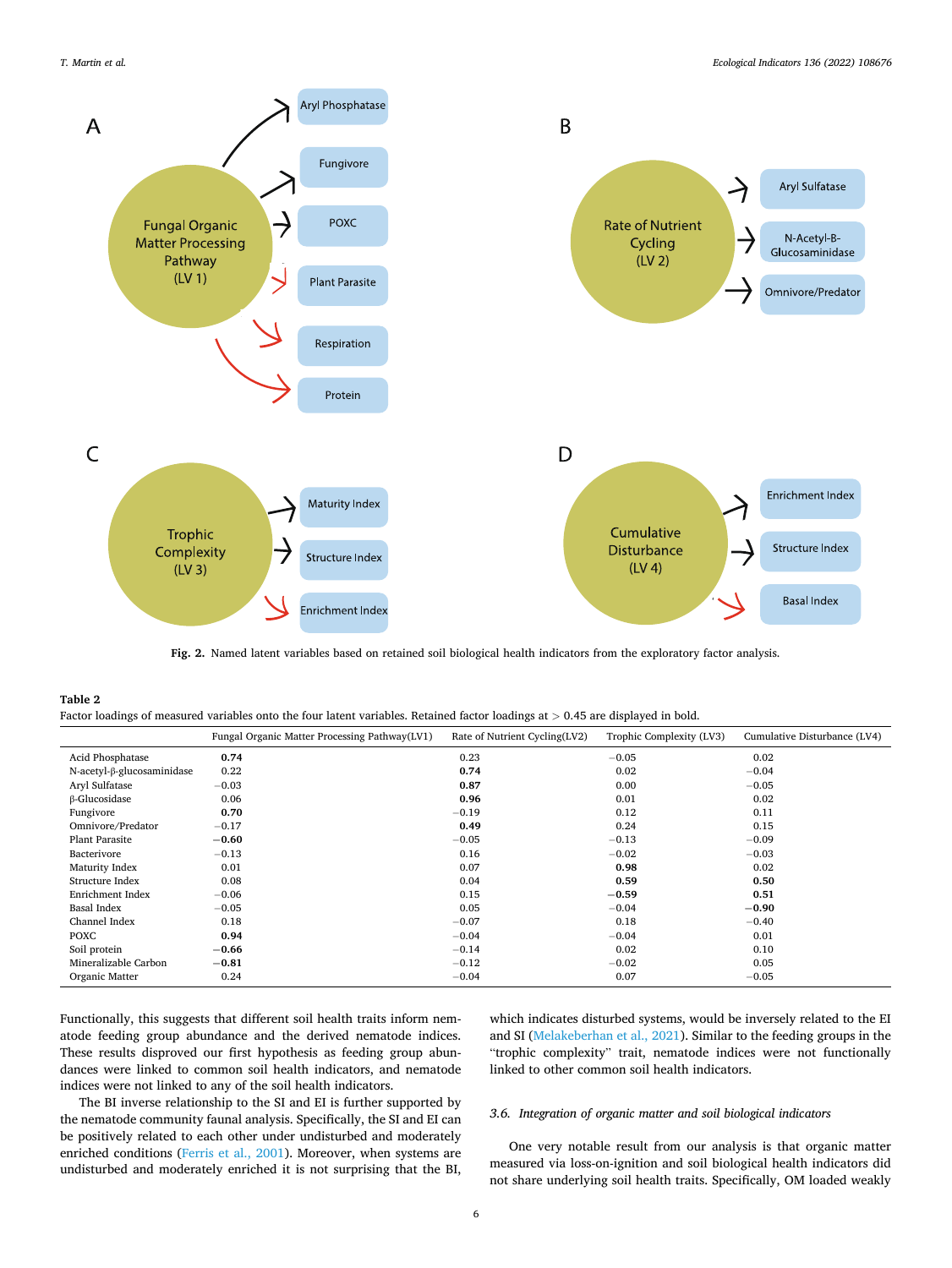onto all four soil health traits (Table 3). Organic matter is one of the most commonly measured parameters in soil fertility tests and has traditionally been used to infer nutrient retention, soil structure, and fertility ([Doran and Parkin, 1994; Tabatabai, 1994; Weil and Magdoff, 2004](#page-8-0)). However, our results indicate that OM and soil biological health indicators—both nematode and more common soil health measures—may not share similar underlying traits. This suggests that OM may be too coarse of a measurement to reflect changes in organic matter dynamics and the soil nematode community.

#### *3.7. Using data-model agreement to validate soil health traits*

Our CFA model showed an acceptable level of agreement between the data and the four-trait model implied by our EFA. Our CFA model had RMSEA  $= 0.13$  and SRMR  $= 0.08$ , indicating an acceptable fit to the data. In context, the results of the CFA indicated that the soil health traits were accurately represented by the loadings of the various soil biological health indicators. This indicates that while our model sufficiently describes the data, relationships between soil health traits and our measured variables were relatively weak, indicating significant room for improvement. Our results do not give us insight into how to achieve improved model fits in our current dataset. However, the results from the CFA are novel as it is uncommon to have a dependable model fit from a CFA without the further tuning of certain variables [\(Brown,](#page-8-0)  [2015\)](#page-8-0).

#### *3.8. Management effects on soil health traits*

Our study determined how management practices would alter the soil health traits. Results demonstrated that reduced tillage intensity can

#### **Table 3**

Analysis of Variance of the effect of environmental variables on each latent variable. Texture class was analyzed as a covariate within the model. (\*) indicates p *<* 0.05.

| <b>Fungal Organic Matter Processing</b><br>Pathway (LV 1) | Factor         | F-<br>Value | P-values     |
|-----------------------------------------------------------|----------------|-------------|--------------|
|                                                           | Tillage        | 5.43        | $< 0.006*$   |
|                                                           | Experiment     | 160.5       | ${<}0.0001*$ |
|                                                           | Trial          |             |              |
|                                                           | Tile Drainage  | 1.67        | 0.20         |
|                                                           | Crop Type      | 1.3         | 0.22         |
|                                                           | Livestock      | 0.86        | 0.35         |
|                                                           | Organic System | 1.2         | 0.27         |
| Rate of Nutrient Cycling (LV 2)                           | Factor         | F-          | P-values     |
|                                                           |                | Value       |              |
|                                                           | Tillage        | 9.2         | ${<}0.0001*$ |
|                                                           | Experiment     | 194.15      | $< 0.0001*$  |
|                                                           | Trial          |             |              |
|                                                           | Tile Drainage  | 0.63        | 0.43         |
|                                                           | Crop Type      | 1.5         | 0.14         |
|                                                           | Livestock      | 0.39        | 0.53         |
|                                                           | Organic System | 0.43        | 0.51         |
| Trophic Complexity(LV 3)                                  | Factor         | F-          | P-values     |
|                                                           |                | Value       |              |
|                                                           | Tillage        | 9.2         | 0.50         |
|                                                           | Experiment     | 4.9         | 0.10         |
|                                                           | Trial          |             |              |
|                                                           | Tile Drainage  | 1.2         | 0.28         |
|                                                           | Crop Type      | 1.5         | 0.33         |
|                                                           | Livestock      | 1.1         | 0.29         |
|                                                           | Organic System | 3.72        | $0.057*$     |
| Cumulative Disturbance(LV 4)                              | Factor         | F-          | P-values     |
|                                                           |                | Value       |              |
|                                                           | Tillage        | 0.37        | 0.69         |
|                                                           | Experiment     | 40.54       | 0.51         |
|                                                           | Trial          |             |              |
|                                                           | Tile Drainage  | 0.46        | 0.52         |
|                                                           | Crop Type      | 1.5         | 0.34         |
|                                                           | Livestock      | 0.50        | 0.47         |
|                                                           | Organic System | 0.08        | 0.77         |

enhance some soil health traits in both on-farm and experimental trials, which partially supported our second hypothesis that decreased management intensity will enhance soil health traits. Tillage intensity had significant effects on the fungal organic matter processing pathway and rate of nutrient cycling (p *<* 0.05; Table 3; [Fig. 3\)](#page-7-0). Fungal organic matter processing pathway and the rate of nutrient cycling increased under minimum or no-till conditions (Table 3; [Fig. 3\)](#page-7-0). This increase was consistent in both on-farm and experimental trials for the fungal organic matter processing pathway but was not consistent across contexts for the nutrient cycling trait. The decrease in fungal processing with increased tillage intensity is expected given that mechanical disturbance reduces fungal hyphae growth ([Carneiro et al., 2019\)](#page-8-0). Additionally, reduced tillage intensity can lead to increased residue input, which has been shown to enhance nutrient cycling [\(Hendrix et al., 1986; Wardle et al.,](#page-9-0)  [1995; Fu et al., 2000](#page-9-0)). Our finding of increased fungal organic matter decomposition is consistent with previous *meta*-analyses examining the effects of tillage on arbuscular mycorrhizal fungi [\(Bowles et al., 2017\)](#page-8-0) and the subsequent reflection of that decrease in traditional soil health indicators ([Nunes et al., 2020\)](#page-9-0). The mechanical disturbance of tillage degrades the overall structure of the soil food web, often decreasing crop productivity ([Brussaard, 1997; Bongers and Bongers, 1998; Mezeli et al.,](#page-8-0)  [2019\)](#page-8-0). Additionally, reduced disturbance within minimum and no-till systems improves aggregate formation, enhancing both nematode habitat and the rate of nutrient cycling ([Zhang et al., 2012; Zhong et al.,](#page-10-0)  [2017\)](#page-10-0).

Unexpectedly, our results show that rate of nutrient cycling in onfarm trials was greater in minimum tillage systems than no-till systems, which partially disproved our second hypothesis ([Fig. 3](#page-7-0)). There are several potential explanations for this unexpected result. First, this could reflect a bias arising from unbalanced sample sizes between minimum and no-till fields in the on-farm trials. Secondly, differing definitions of no-till between researchers and farmers could confound the data gathered in the on-farm trials ([Uri, 2000](#page-10-0)). While the first two of these explanations suggest a false negative, it is also possible that the factor analytic approach is able to detect more subtle effects than other single-measurement methods. For example, our findings of greater nutrient cycling in minimum tillage than no-till systems could also be attributed to the length of time since no-till was initiated, as it often takes 5 or even 10 years before the benefits are consistently realized ([Pittelkow et al., 2015\)](#page-9-0). Thus, our results could reflect transient increases in overall nutrient cycling in on-farm minimum till systems, although our results don't permit further validation of this explanation. Nevertheless, these contrasting results between on-farm and experimental trials demonstrate the potential for factor analytic methods to be utilized as a tool for site-specific soil health assessment.

#### *3.9. Nematode indices are decoupled from other soil health indicators*

Our results indicate that nematode indices are not linked with other soil health indicators. Specifically, correlations indicate a weak relationship between all nematode indices and soil biological indicators ([Table 1](#page-4-0)). Additionally, soil biological health indicators and nematode indices did not represent similar soil health traits ([Fig. 2](#page-5-0)). Moreover, the soil health traits that nematode indices loaded on were found to be unresponsive to changes in management intensity ([Fig. 3\)](#page-7-0). Collectively, this suggests that nematode indices may not be responsive to changes in management or actively cycling fractions of organic matter. Thus, while nematode indices were intended to serve as bioindicators of disturbance and the condition of the soil food web ([Ferris et al., 2001\)](#page-8-0), nematode community structure and soil biological health indicators may be more informative in terms of explaining ecosystem processes. Our findings corroborate [Wall et al., \(2002\)](#page-10-0) where univariate nematodes indices failed to represent structural changes in the nematode community when comparing between sandy dune and beach systems. Thus, future research that aims to investigate ecosystem functioning should utilize nematode community structure rather than nematode indices ([Martin](#page-9-0)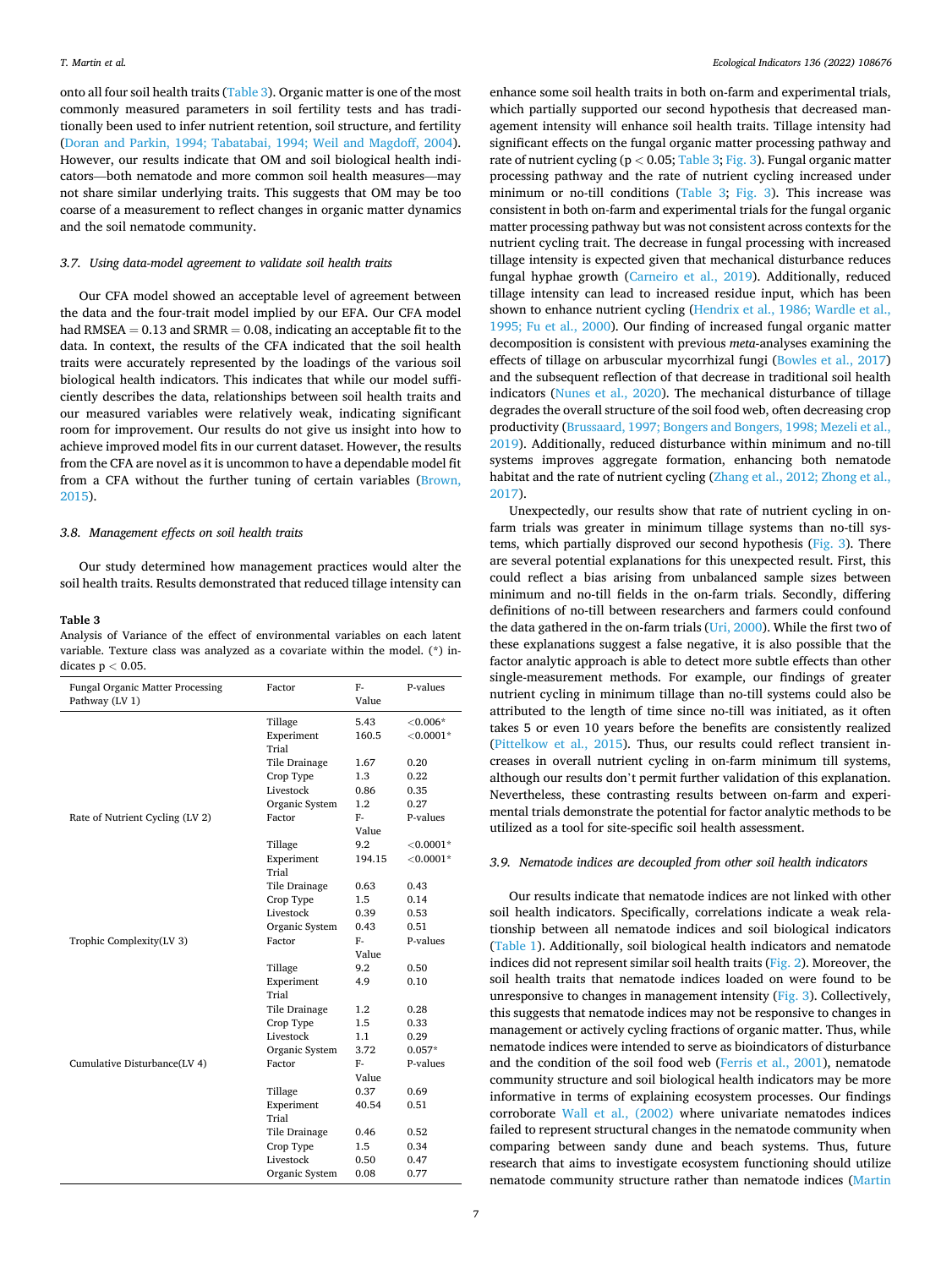<span id="page-7-0"></span>

**Fig. 3.** The effect of tillage (color) and experiment type on each named latent variable. Data points represent individual observations from the confirmatory factor analysis. Error bars represent one standard error from the mean.

[and Sprunger, under review](#page-9-0)).

#### *3.10. Novelty of EFA and future research*

Thus far, soil health literature has relied on individual indicators to explore differences in soil health [\(Harris et al., 1997; Lehmann et al.,](#page-9-0)  [2020\)](#page-9-0). Moreover, as individual indicators can represent various aspects of the soil health framework there is an imperative need to determine and quantify the underlying traits that soil health indicators share ([Janzen et al., 2021\)](#page-9-0). Exploratory factor analysis can serve as an empirical and rigorous approach for the quantification of underlying soil health traits ([Wade et al., under review; Zhang et al., 2018\)](#page-10-0). Quantitative analysis built on EFA can be subsequently linked to soil health outcomes and ecosystems processes ([Wade et al., 2020\)](#page-10-0). Moreover, in this study the use of EFA synthesized data to build a strong conceptual foundation to identify and quantify the underlying soil health traits that inform both common soil biological health indicators and nematode communities. Our results demonstrate that this rigorous quantitative model can be used to integrate theory and empirics of soil biological health. Soil health traits that were shared by nematode feeding groups and other common soil biological indicators may be indicative of the ecosystem functions that are essential for C accrual and sustained crop productivity ([DuPont et al., 2009; Lindahl and Tunlid, 2015](#page-8-0)). However, future research should seek to validate the soil health traits we have elucidated here and link those traits to specific ecosystem services.

#### **4. Conclusion**

This study utilized factor analytic approaches to incorporate nematode community structure and function into existing interpretations of soil biological health indicators. First, we showed that nematode feeding groups share underlying soil health traits and can be integrated with commonly used soil biological health indicators of enzyme activities, soil protein, mineralizable C, and POXC. Next, we showed that nematode indices did not share underlying soil health traits with other soil biological health indicators. Lastly, we validated our interpretations of specific EFA-derived soil health traits by demonstrating that they are sensitive to management practices, producing consistent effects across both experimental and on-farm studies. Furthermore, our results indicate that organic matter measured via loss on ignition—a measurement included in many commercial soil fertility tests—did not provide meaningful information about our four soil health traits. Taken together, our findings demonstrate the potential to integrate nematode community structure (i.e., nematode feeding groups) and indices within common soil health assessment frameworks. This integration of higher trophic levels of soil food webs with soil health indicators has the potential to better reflect and predict important ecosystem processes and lead to the development of improved soil health. Moreover, nematode communities may serve as valuable soil biological indicators that could help foster more sustainable management practices leading to improved soil health traits including, enhanced nutrient cycling, reduced disturbance, and greater trophic complexity.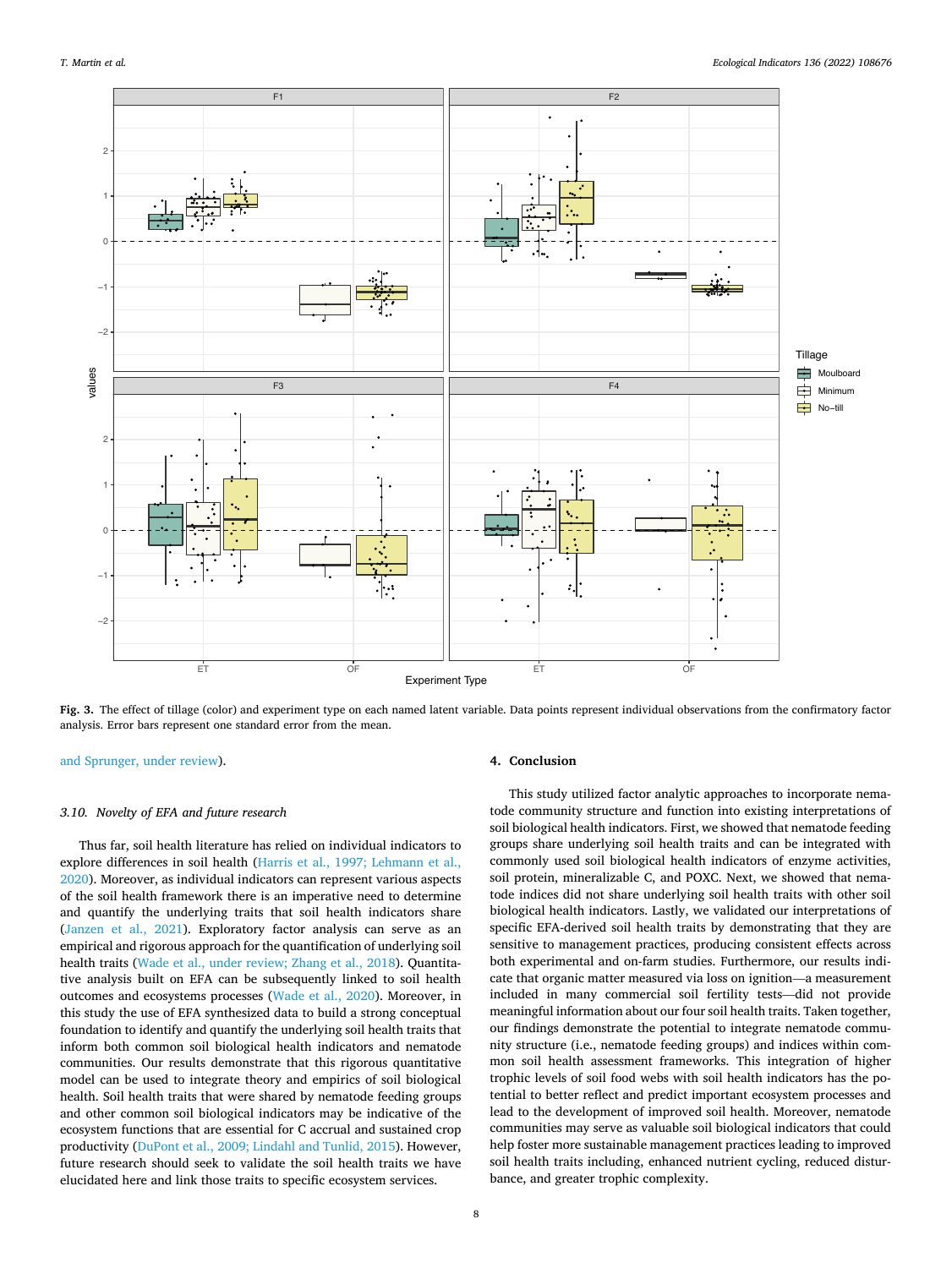#### <span id="page-8-0"></span>**CRediT authorship contribution statement**

**Tvisha Martin:** Writing – review & editing, Visualization, Investigation, Data curation, Writing – original draft, Methodology, Software, Conceptualization. **Jordon Wade:** Writing – review & editing, Software, Validation, Methodology, Software, Conceptualization. **Prabhjot Singh:** . **Christine D. Sprunger:** Writing – review & editing, Visualization, Investigation, Conceptualization.

## **Declaration of Competing Interest**

The authors declare that they have no known competing financial interests or personal relationships that could have appeared to influence the work reported in this paper.

#### **Appendix A. Supplementary data**

Supplementary data to this article can be found online at [https://doi.](https://doi.org/10.1016/j.ecolind.2022.108676)  [org/10.1016/j.ecolind.2022.108676.](https://doi.org/10.1016/j.ecolind.2022.108676)

#### **References**

- Arachchige, P.S.P., Hettiarachchi, G.M., Rice, C.W., et al., 2018. Sub-micron level investigation reveals the inaccessibility of stabilized carbon in soil microaggregates. Sci. Rep. 8, 16810. [https://doi.org/10.1038/s41598-018-34981-9.](https://doi.org/10.1038/s41598-018-34981-9)
- Bandick, A.K., Dick, R.P., 1999. Field management effects on soil enzyme activities. Soil Biol. Biochem. 31, 1471–1479. [https://doi.org/10.1016/S0038-0717\(99\)00051-6](https://doi.org/10.1016/S0038-0717(99)00051-6).
- Bardgett, R.D., van der Putten, W.H., 2014. Belowground biodiversity and ecosystem functioning. Nature 515, 505–511. [https://doi.org/10.1038/nature13855.](https://doi.org/10.1038/nature13855)
- Barlog, P., Lukowiak, R., Grzebisz, W., 2017. Predicting the content of soil mineral nitrogen based on the content of calcium chloride-extractable nutrients. J. Plant Nutr. Soil Sci. 180, 624–635. <https://doi.org/10.1002/jpln.201700136>.
- [Bastida, F., Kandeler, E., Moreno, J.L., Ros, M., Garcıa, C., 2008. Application of fresh and](http://refhub.elsevier.com/S1470-160X(22)00147-9/h0025)  [composted organic wastes modifies structure, size and activity of soil microbial](http://refhub.elsevier.com/S1470-160X(22)00147-9/h0025) [community under semiarid climate. Appl. Soil Ecol. 12](http://refhub.elsevier.com/S1470-160X(22)00147-9/h0025).
- Baveye, P.C., 2021. Bypass and hyperbole in soil research: A personal view on plausible causes and possible remedies. Eur. J. Soil Sci. 72, 21–28. [https://doi.org/10.1111/](https://doi.org/10.1111/ejss.12940) [ejss.12940](https://doi.org/10.1111/ejss.12940).
- Beare, M. H, 1997. Fungal and bacterial pathways of organic matterdecomposition and nitrogen mineralization in arable soil. in. Brussaard and R. Ferrera-Cerrato, (Eds.), Soil ecology in sustainable agricultural systems. pp. 37–70.
- Bongers, T., 1990. The maturity index: an ecological measure of environmental disturbance based on nematode species composition. Oecologia 83, 14–19. [https://](https://doi.org/10.1007/BF00324627)  [doi.org/10.1007/BF00324627](https://doi.org/10.1007/BF00324627).
- Bongers, T., Bongers, M., 1998. Functional diversity of nematodes. Appl. Soil Ecol. 10, 239–251. [https://doi.org/10.1016/S0929-1393\(98\)00123-1.](https://doi.org/10.1016/S0929-1393(98)00123-1)
- Bongers, T., van der Meulen, H., Korthals, G., 1997. Inverse relationship between the nematode maturity index and plant parasite index under enriched nutrient conditions. Appl. Soil Ecol. 6, 195–199. [https://doi.org/10.1016/S0929-1393\(96\)](https://doi.org/10.1016/S0929-1393(96)00136-9)  [00136-9](https://doi.org/10.1016/S0929-1393(96)00136-9).
- Bonkowski, M., Villenave, C., Griffiths, B., 2009. Rhizosphere fauna: the functional and structural diversity of intimate interactions of soil fauna with plant roots. Plant Soil 321, 213–233. [https://doi.org/10.1007/s11104-009-0013-2.](https://doi.org/10.1007/s11104-009-0013-2)
- Bowles, T.M., Jackson, L.E., Loeher, M., Cavagnaro, T.R., 2017. Ecological intensification and arbuscular mycorrhizas: a meta-analysis of tillage and cover crop effects. J. Appl. Ecol. 54, 1785–1793. [https://doi.org/10.1111/1365-2664.12815.](https://doi.org/10.1111/1365-2664.12815)
- [Brown, T.A., 2015. Confirmatory Factor Analysis for Applied Research, Second Edition.](http://refhub.elsevier.com/S1470-160X(22)00147-9/h0070)  [Guilford Publications.](http://refhub.elsevier.com/S1470-160X(22)00147-9/h0070)
- [Brussaard, L., 1997. Biodiversity and Ecosystem Functioning in Soil. Ambio 26, 563](http://refhub.elsevier.com/S1470-160X(22)00147-9/h0075)–570.
- Brussaard, L., Pulleman, M.M., Ouédraogo, É., Mando, A., Six, J., 2007. Soil fauna and soil function in the fabric of the food web. Pedobiologia 50, 447–462. [https://doi.](https://doi.org/10.1016/j.pedobi.2006.10.007)  [org/10.1016/j.pedobi.2006.10.007.](https://doi.org/10.1016/j.pedobi.2006.10.007)
- Bünemann, E.K., Bongiorno, G., Bai, Z., Creamer, R.E., De Deyn, G., de Goede, R., Fleskens, L., Geissen, V., Kuyper, T.W., Mäder, P., Pulleman, M., Sukkel, W., van Groenigen, J.W., Brussaard, L., 2018. Soil quality – A critical review. Soil Biol. Biochem. 120, 105–125. <https://doi.org/10.1016/j.soilbio.2018.01.030>.
- Carneiro, M.A.C., de Assis, P.C.R., Paulino, H.B., da Rocha, M.R., Teixeira, R.A., Pinto, F. A., dos Santos, J.V., Siqueira, J.O., de Souza, E.D., 2019. Diversity of arbuscular mycorrhizal fungi and nematodes in a 14 years no-tillage chronosequence. Rhizosphere 10, 100149. [https://doi.org/10.1016/j.rhisph.2019.100149.](https://doi.org/10.1016/j.rhisph.2019.100149)
- Cenini, V.L., Fornara, D.A., McMullan, G., Ternan, N., Carolan, R., Crawley, M.J. Clément, J.-C., Lavorel, S., 2016. Linkages between extracellular enzyme activities and the carbon and nitrogen content of grassland soils. Soil Biol. Biochem. 96, 198–206. <https://doi.org/10.1016/j.soilbio.2016.02.015>.
- Cloutier, M.L., Murrell, E., Barbercheck, M., Kaye, J., Finney, D., García-González, I., Bruns, M.A., 2020. Fungal community shifts in soils with varied cover crop treatments and edaphic properties. Sci. Rep. 10, 6198. [https://doi.org/10.1038/](https://doi.org/10.1038/s41598-020-63173-7)  [s41598-020-63173-7](https://doi.org/10.1038/s41598-020-63173-7).
- Conti, E., Di Mauro, L.S., Pluchino, A., Mulder, C., 2020. Testing for top-down cascading effects in a biomass-driven ecological network of soil invertebrates. Ecol. Evolut. 10, 7062–7072.<https://doi.org/10.1002/ece3.6408>.
- Culman, S.W., DuPont, S.T., Glover, J.D., Buckley, D.H., Fick, G.W., Ferris, H., Crews, T. E., 2010. Long-term impacts of high-input annual cropping and unfertilized perennial grass production on soil properties and belowground food webs in Kansas, USA. Agric. Ecosyst. Environ. 137, 13–24. [https://doi.org/10.1016/j.](https://doi.org/10.1016/j.agee.2009.11.008)  [agee.2009.11.008](https://doi.org/10.1016/j.agee.2009.11.008).
- Culman, S.W., Snapp, S.S., Freeman, M.A., Schipanski, M.E., Beniston, J., Lal, R., Drinkwater, L.E., Franzluebbers, A.J., Glover, J.D., Grandy, A.S., Lee, J., Six, J., Maul, J.E., Mirsky, S.B., Spargo, J.T., Wander, M.M., 2012. Permanganate Oxidizable Carbon Reflects a Processed Soil Fraction that is Sensitive to Management. Soil Sci. Soc. Am. J. 76, 494–504. [https://doi.org/10.2136/](https://doi.org/10.2136/sssaj2011.0286)  [sssaj2011.0286.](https://doi.org/10.2136/sssaj2011.0286)
- Deng, S., Popova, I., 2011. Carbohydrate Hydrolases, in: Methods of Soil Enzymology. John Wiley & Sons, Ltd, pp. 185–209. doi:10.2136/sssabookser9.c9.
- Dose, H.L., Fortuna, A.-M., Cihacek, L.J., Norland, J., DeSutter, T.M., Clay, D.E., Bell, J., 2015. Biological indicators provide short term soil health assessment during sodic soil reclamation. Ecol. Ind. 58, 244–253. [https://doi.org/10.1016/j.](https://doi.org/10.1016/j.ecolind.2015.05.059) [ecolind.2015.05.059.](https://doi.org/10.1016/j.ecolind.2015.05.059)
- Dobermann, A., 1994. Factors causing field variation of direct-seeded flooded rice. Geoderma 62, 125–150. [https://doi.org/10.1016/0016-7061\(94\)90032-9](https://doi.org/10.1016/0016-7061(94)90032-9).
- Doran, J.W., Parkin, T.B., 1994. Defining and Assessing Soil Quality, in: Defining Soil Quality for a Sustainable Environment. John Wiley & Sons, Ltd, pp. 1–21. doi: 10.2136/sssaspecpub35.c1.
- Doran, J.W., Zeiss, M.R., 2000. Soil health and sustainability: managing the biotic component of soil quality. Appl. Soil Ecol. 15, 3-11. [https://doi.org/10.1016/](https://doi.org/10.1016/S0929-1393(00)00067-6) [S0929-1393\(00\)00067-6](https://doi.org/10.1016/S0929-1393(00)00067-6).
- Dormann, C.F., Elith, J., Bacher, S., et al., 2013. Collinearity: a review of methods to deal with it and a simulation study evaluating their performance. Ecography 36, 27–46. [https://doi.org/10.1111/j.1600-0587.2012.07348.x.](https://doi.org/10.1111/j.1600-0587.2012.07348.x)
- Drinkwater, L.E., Snapp, S.S., 2007. Nutrients in Agroecosystems: Rethinking the Management Paradigm, in: Sparks, D.L. (Ed.), Advances in Agronomy. Academic Press, pp. 163–186. doi:10.1016/S0065-2113(04)92003-2.
- DuPont, S.T., Ferris, H., Van Horn, M., 2009. Effects of cover crop quality and quantity on nematode-based soil food webs and nutrient cycling. Appl. Soil Ecol. 41, 157–167. [https://doi.org/10.1016/j.apsoil.2008.10.004.](https://doi.org/10.1016/j.apsoil.2008.10.004)
- Ekenler, M., Tabatabai, M.A., 2003. Responses of phosphatases and arylsulfatase in soils to liming and tillage systems. J. Plant Nutr. Soil Sci. 166, 281-290. https://doi.org/ [10.1002/jpln.200390045](https://doi.org/10.1002/jpln.200390045).
- Fabrigar, L.R., Wegener, D.T., 2011. Exploratory Factor Analysis, Understanding Statistics. Oxford University Press. doi:10.1093/acprof:osobl/ 9780199734177.001.0001.
- [Ferris, H., 2010a. Contribution of Nematodes to the Structure and Function of the Soil](http://refhub.elsevier.com/S1470-160X(22)00147-9/h0180)  [Food Web. J. Nematol. 42, 63](http://refhub.elsevier.com/S1470-160X(22)00147-9/h0180)–67.
- [Ferris, H., 2010b. Form and function: Metabolic footprints of nematodes in the soil food](http://refhub.elsevier.com/S1470-160X(22)00147-9/h0185)  [web. Eur. J. Soil Biol. 8](http://refhub.elsevier.com/S1470-160X(22)00147-9/h0185).
- [Ferris, H., Bongers, A.M.T., 2009. Indices Developed Specifically for analysis of](http://refhub.elsevier.com/S1470-160X(22)00147-9/h0190) [Nematode Assemblages. Nematod. Environ. Indicat. 124](http://refhub.elsevier.com/S1470-160X(22)00147-9/h0190)–145.
- [Ferris, H., Bongers, T., 2006. Nematode indicators of organic enrichment. J. Nematol.](http://refhub.elsevier.com/S1470-160X(22)00147-9/h0195)
- Ferris, H., Bongers, T., de Goede, R.G.M., 2001. A framework for soil food web diagnostics: extension of the nematode faunal analysis concept. Appl. Soil Ecol. 18, 13–29. [https://doi.org/10.1016/S0929-1393\(01\)00152-4](https://doi.org/10.1016/S0929-1393(01)00152-4).
- Ferris, H., Matute, M.M., 2003. Structural and functional succession in the nematode fauna of a soil food web. Appl. Soil Ecol. 23, 93–110. [https://doi.org/10.1016/](https://doi.org/10.1016/S0929-1393(03)00044-1)  [S0929-1393\(03\)00044-1](https://doi.org/10.1016/S0929-1393(03)00044-1).
- Fierer, N., Wood, S.A., Bueno de Mesquita, C.P., 2021. How microbes can, and cannot, be used to assess soil health. Soil Biol. Biochem. 153, 108111 [https://doi.org/10.1016/](https://doi.org/10.1016/j.soilbio.2020.108111)  [j.soilbio.2020.108111](https://doi.org/10.1016/j.soilbio.2020.108111).
- Franzluebbers, A.J., Haney, R.L., 2018. Evaluation of Soil Processing Conditions on Mineralizable C and N across a Textural Gradient. Soil Sci. Soc. Am. J. 82, 354–361. [https://doi.org/10.2136/sssaj2017.08.0275.](https://doi.org/10.2136/sssaj2017.08.0275)
- Franzluebbers, A.J., Stuedemann, J.A., 2008. Soil physical responses to cattle grazing cover crops under conventional and no tillage in the Southern Piedmont USA. Soil Tillage Res. 100, 141–153. <https://doi.org/10.1016/j.still.2008.05.011>.
- Franzluebbers, A.J., Wright, S.F., Stuedemann, J.A., 2000. Soil Aggregation and Glomalin under Pastures in the Southern Piedmont USA. Soil Sci. Soc. Am. J. 64, 1018–1026.<https://doi.org/10.2136/sssaj2000.6431018x>.
- Freckman, 1988. Bacterivorous nematodes and organic matter decomposition. Agriculture Ecosystems and Environment 24, 195–217. [https://doi.org/10.1016/](https://doi.org/10.1016/0167-8809(88)90066-7) [0167-8809\(88\)90066-7.](https://doi.org/10.1016/0167-8809(88)90066-7)
- Fu, S., Coleman, D.C., Hendrix, P.F., Crossley, D.A., 2000. Responses of trophic groups of soil nematodes to residue application under conventional tillage and no-till regimes. Soil Biol. Biochem. 32, 1731–1741. [https://doi.org/10.1016/S0038-0717\(00\)](https://doi.org/10.1016/S0038-0717(00)00091-2) [00091-2](https://doi.org/10.1016/S0038-0717(00)00091-2).
- Gao, Y., Dang, X., Yu, Y., et al., 2016. Effects of Tillage Methods on Soil Carbon and Wind Erosion. Land Degrad. Dev. 27, 583–591.<https://doi.org/10.1002/ldr.2404>.
- García-Álvarez, A., Arias, M., Díez-Rojo, M.A., Bello, A., 2004. Effect of agricultural management on soil nematode trophic structure in a Mediterranean cereal system. Appl. Soil Ecol. 27, 197–210. [https://doi.org/10.1016/j.apsoil.2004.06.002.](https://doi.org/10.1016/j.apsoil.2004.06.002)
- Gebremikael, M.T., Steel, H., Buchan, D., Bert, W., De Neve, S., 2016. Nematodes enhance plant growth and nutrient uptake under C and N-rich conditions. Sci. Rep. 6, 32862. <https://doi.org/10.1038/srep32862>.
- Graham, D.W., Knapp, C.W., Christensen, B.T., McCluskey, S., Dolfing, J., 2016. Appearance of β-lactam Resistance Genes in Agricultural Soils and Clinical Isolates over the 20th Century. Sci. Rep. 6, 21550. <https://doi.org/10.1038/srep21550>.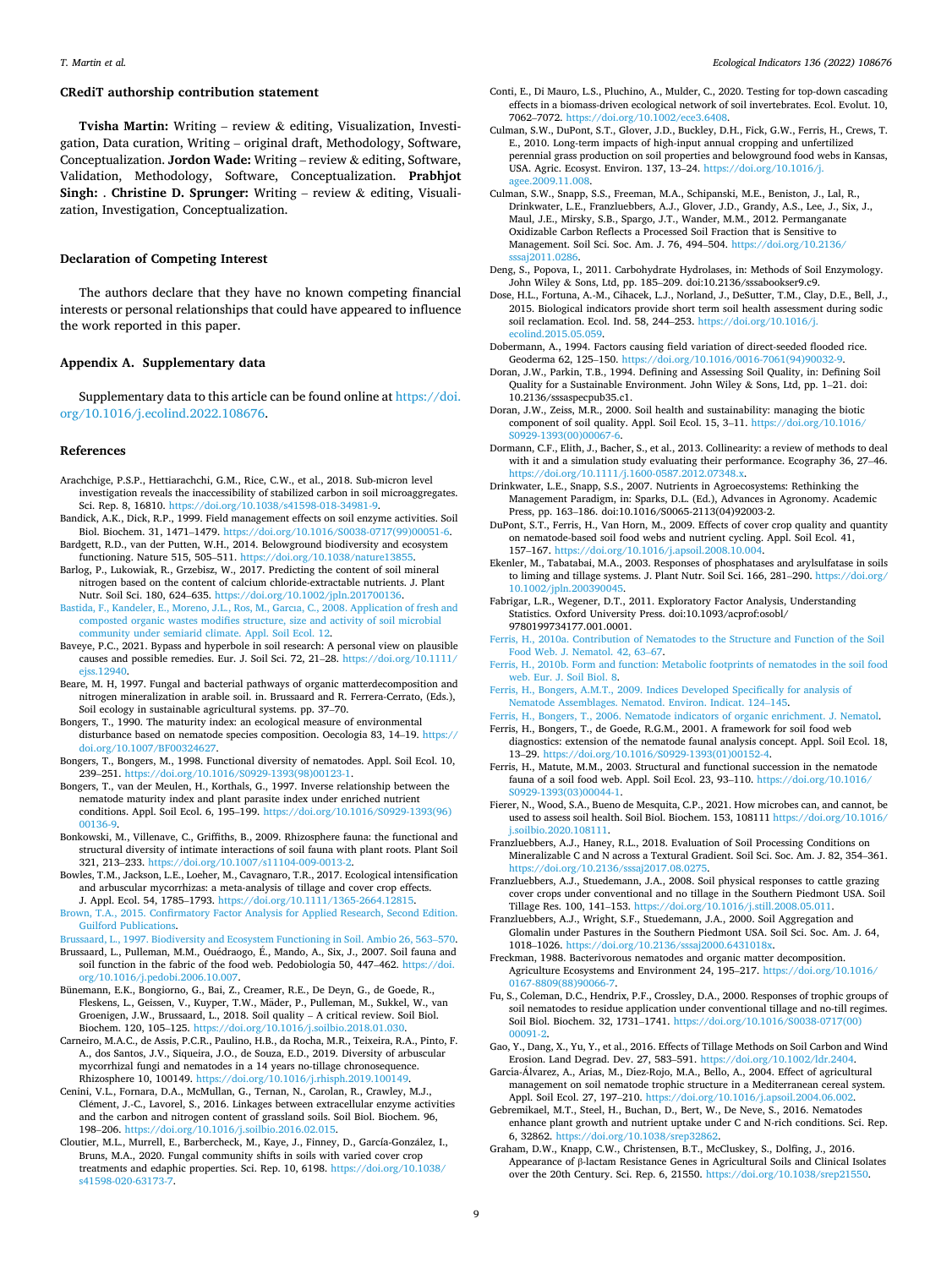<span id="page-9-0"></span>Güsewell, S., Gessner, M.O., 2009. N : P ratios influence litter decomposition and colonization by fungi and bacteria in microcosms. Funct. Ecol. 23, 211–219. [https://](https://doi.org/10.1111/j.1365-2435.2008.01478.x)  [doi.org/10.1111/j.1365-2435.2008.01478.x.](https://doi.org/10.1111/j.1365-2435.2008.01478.x)

Haney, R.L., Haney, E.B., Smith, D.R., Harmel, R.D., White, M.J., 2018. The soil health tool—Theory and initial broad-scale application. Appl. Soil Ecol. 125, 162–168. <https://doi.org/10.1016/j.apsoil.2017.07.035>.

Harris, R.F., Karlen, D.L., Mulla, D.J., 1997. A Conceptual Framework for Assessment and Management of Soil Quality and Health, in: Methods for Assessing Soil Quality. John Wiley & Sons, Ltd, pp. 61–82. doi:10.2136/sssaspecpub49.c4.

Hendrix, P.F., Parmelee, R.W., Crossley Jr., D.A., Coleman, D.C., Odum, E.P., Groffman, P.M., 1986. Detritus Food Webs in Conventional and No-tillage Agroecosystems. Bioscience 36, 374–380. [https://doi.org/10.2307/1310259.](https://doi.org/10.2307/1310259)

Hodge, A., Robinson, D., Fitter, A., 2000. Are microorganisms more effective than plants at competing for nitrogen? Trends Plant Sci. 5, 304–308. [https://doi.org/10.1016/](https://doi.org/10.1016/S1360-1385(00)01656-3) [S1360-1385\(00\)01656-3](https://doi.org/10.1016/S1360-1385(00)01656-3).

[Hooper, D.J., Hallmann, J., Subbotin, S.A., 2005. Methods for extraction, processing and](http://refhub.elsevier.com/S1470-160X(22)00147-9/h0280)  [detection of plant and soil nematodes. In: Luc, M., Sikora, R.A., Bridge, J. \(Eds.\),](http://refhub.elsevier.com/S1470-160X(22)00147-9/h0280)  [Plant Parasitic Nematodes in Subtropical and Tropical Agriculture, 2nd edn. CAB](http://refhub.elsevier.com/S1470-160X(22)00147-9/h0280) [International, Wallingford \(GB\), pp. 53](http://refhub.elsevier.com/S1470-160X(22)00147-9/h0280)–86.

Horakova, E., Pospisilova, L., Vlcek, V., Mensik, L., 2020. Changes in the soil's biological and chemical properties due to the land use. Soil and Water Research 15, 228–236. <https://doi.org/10.17221/44/2019-SWR>.

Höss, S., Williams, P.L., 2009. Ecotoxicity testing with nematodes. In: Wilson, M.J., Kakouli-Duarte, T. (Eds.), Nematodes as Environmental Indicators. CABI, Wallingford, pp. 208–224. doi:10.1079/9781845933852.0208.

Hu, L., Bentler, P.M., 1999. Cutoff criteria for fit indexes in covariance structure analysis: Conventional criteria versus new alternatives. Struct. Eq. Model.: A Multidiscipl. J. 6, 1–55.<https://doi.org/10.1080/10705519909540118>.

Hua, E., Zhu, Y., Huang, D., Liu, X., 2021. Are free-living nematodes effective environmental quality indicators? Insights from Bohai Bay, China. Ecol. Indicat. 127, 107756 [https://doi.org/10.1016/j.ecolind.2021.107756.](https://doi.org/10.1016/j.ecolind.2021.107756)

Hurisso, T.T., Culman, S.W., Horwath, W.R., Wade, J., Cass, D., Beniston, J.W., Bowles, T.M., Grandy, A.S., Franzluebbers, A.J., Schipanski, M.E., Lucas, S.T., Ugarte, C.M., 2016. Comparison of Permanganate-Oxidizable Carbon and Mineralizable Carbon for Assessment of Organic Matter Stabilization and Mineralization. Soil Sci. Soc. Am. J. 80, 1352–1364. [https://doi.org/10.2136/](https://doi.org/10.2136/sssaj2016.04.0106)  [sssaj2016.04.0106.](https://doi.org/10.2136/sssaj2016.04.0106)

Hurisso, T.T., Moebius-Clune, D.J., Culman, S.W., Moebius-Clune, B.N., Thies, J.E., van Es, H.M., 2018. Soil Protein as a Rapid Soil Health Indicator of Potentially Available Organic Nitrogen. Agric. Environ. Lett. 3, 180006er. [https://doi.org/10.2134/](https://doi.org/10.2134/ael2018.02.0006er)  [ael2018.02.0006er.](https://doi.org/10.2134/ael2018.02.0006er)

Igalavithana, A.D., Farooq, M., Kim, K.-H., Lee, Y.-H., Qayyum, M.F., Al-Wabel, M.I., Lee, S.S., Ok, Y.S., 2017. Determining soil quality in urban agricultural regions by soil enzyme-based index. Environ. Geochem. Health 39, 1531-1544. https://doi. [org/10.1007/s10653-017-9998-2.](https://doi.org/10.1007/s10653-017-9998-2)

Ingham, R.E., Trofymow, J.A., Ingham, E.R., Coleman, D.C., 1985. Interactions of Bacteria, Fungi, and their Nematode Grazers: Effects on Nutrient Cycling and Plant Growth. Ecol. Monogr. 55, 119–140. <https://doi.org/10.2307/1942528>.

IPBES (2019): Summary for policymakers of the global assessment report on biodiversity and ecosystem services of the Intergovernmental Science-Policy Platform on Biodiversity and Ecosystem Services. S. Díaz, J. Settele, E. S. Brondízio E.S., H. T. Ngo, M. Guèze, J. Agard, A. Arneth, P. Balvanera, K. A. Brauman, S. H. M. Butchart, K. M. A. Chan, L. A. Garibaldi, K. Ichii, J. Liu, S. M. Subramanian, G. F. Midgley, P. Miloslavich, Z. Molnár, D. Obura, A. Pfaff, S. Polasky, A. Purvis, J. Razzaque, B. Reyers, R. Roy Chowdhury, Y. J. Shin, I. J. Visseren-Hamakers, K. J. Willis, and C. N. Zayas (eds.). IPBES secretariat, Bonn, Germany. pp. 56.

Janzen, H.H., Janzen, D.W., Gregorich, E.G., 2021. The 'soil health' metaphor: Illuminating or illusory? Soil Biol. Biochem. 159, 108167 [https://doi.org/10.1016/j.](https://doi.org/10.1016/j.soilbio.2021.108167)  [soilbio.2021.108167.](https://doi.org/10.1016/j.soilbio.2021.108167)

Jiang, Y., Qian, H., Wang, X., et al., 2018. Nematodes and microbial community affect the sizes and turnover rates of organic carbon pools in soil aggregates. Soil Biol. Biochem. 119, 22–31. [https://doi.org/10.1016/j.soilbio.2018.01.001.](https://doi.org/10.1016/j.soilbio.2018.01.001)

Kuznetsova, A., Brockhoff, P.B., Christensen, R.H.B., 2017. lmerTest Package: Tests in Linear Mixed Effects Models. J. Stat. Softw. 82 (13), 1-26. https://doi.org [10.18637/jss.v082.i13](https://doi.org/10.18637/jss.v082.i13).

Lambrecht, I., Vanlauwe, B., Maertens, M., 2016. Integrated soil fertility management: from concept to practice in Eastern DR Congo. Int. J. Agricult. Sustainab. 14, 100–118. [https://doi.org/10.1080/14735903.2015.1026047.](https://doi.org/10.1080/14735903.2015.1026047)

Lehmann, J., Bossio, D.A., Kögel-Knabner, I., Rillig, M.C., 2020. The concept and future prospects of soil health. Nat. Rev. Earth Environ. 1, 544-553. https://doi.org/ [10.1038/s43017-020-0080-8](https://doi.org/10.1038/s43017-020-0080-8).

Lindahl, B.D., Tunlid, A., 2015. Ectomycorrhizal fungi – potential organic matter decomposers, yet not saprotrophs. New Phytol. 205, 1443–1447. [https://doi.org/](https://doi.org/10.1111/nph.13201)  [10.1111/nph.13201.](https://doi.org/10.1111/nph.13201)

Liu, L., Li, S., Wilson, G.W.T., Cobb, A.B., Zhou, C., Li, Jinsheng, Li, Jiahuan, Guo, L., Huang, D., 2021. Nematode communities indicate anthropogenic alterations to soil dynamics across diverse grasslands. Ecol. Ind. 132, 108338 [https://doi.org/](https://doi.org/10.1016/j.ecolind.2021.108338)  [10.1016/j.ecolind.2021.108338.](https://doi.org/10.1016/j.ecolind.2021.108338)

Liu, J., Wu, L., Chen, D., Yu, Z., Wei, C., 2018. Development of a soil quality index for Camellia oleifera forestland yield under three different parent materials in Southern China. Soil Tillage Res. 176, 45–50. <https://doi.org/10.1016/j.still.2017.09.013>.

Maina, S., Karuri, H., Ng'endo, R.N., 2021. Free-living nematode assemblages associated with maize residues and their ecological significance. J. Nematol. 53, e2021–38. https://doi.org/10.21307/jofnem-2021-03

Mairura, F.S., Mugendi, D.N., Mwanje, J.I., Ramisch, J.J., Mbugua, P.K., Chianu, J.N., 2008. Scientific evaluation of smallholder land use knowledge in Central Kenya. Land Degrad. Dev. 19, 77–90. <https://doi.org/10.1002/ldr.815>.

Margenot, A.J., Hodson, A.K., 2016. Relationships between labile soil organic matter and nematode communities in a California oak woodland. Nematology 18, 1231–1245. [https://doi.org/10.1163/15685411-00003027.](https://doi.org/10.1163/15685411-00003027)

Martin, T., Sprunger, C.D., Under Review. Soil food web structure and function in annual row-crop systems: How can nematode communities infer soil health? Appl. Soil Ecol.

Martin, T., Sprunger, C.D., 2021a. A meta-analysis of nematode community composition across soil aggregates: Implications for soil carbon dynamics. Appl. Soil Ecol. 168, 104143 [https://doi.org/10.1016/j.apsoil.2021.104143.](https://doi.org/10.1016/j.apsoil.2021.104143)

Martin, T., Sprunger, C.D., 2021b. Belowground dynamics influence nitrogen cycling and crop productivity in diversified corn systems. Front. Sustain. Food Syst. 5, 435. [https://doi.org/10.3389/fsufs.2021.705577.](https://doi.org/10.3389/fsufs.2021.705577)

Melakeberhan, H., Bonito, G., Kravchenko, A.N., 2021. Application of Nematode Community Analyses-Based Models towards Identifying Sustainable Soil Health Management Outcomes: A Review of the Concepts. Soil Syst. 5, 32. [https://doi.org/](https://doi.org/10.3390/soilsystems5020032)  [10.3390/soilsystems5020032.](https://doi.org/10.3390/soilsystems5020032)

Meng, Q., Yang, J., Yao, R., Liu, G., 2013. Soil quality in east coastal region of China as related to different land use types. J. Soils Sediments 13, 664–676. [https://doi.org/](https://doi.org/10.1007/s11368-012-0648-0)  [10.1007/s11368-012-0648-0](https://doi.org/10.1007/s11368-012-0648-0).

[Mezeli, M.M., Haygarth, P., George, T.S., Neilson, R., Blackwell, M.S.A., 2019. Soil](http://refhub.elsevier.com/S1470-160X(22)00147-9/h0410) "organic" [phosphorus: an untapped resource for crop production? Better Crops Plant](http://refhub.elsevier.com/S1470-160X(22)00147-9/h0410)  [Food 103, 22](http://refhub.elsevier.com/S1470-160X(22)00147-9/h0410)–25.

Moebius-Clune, B.N., D.J. Moebius-Clune, B.K. Gugino, O.J. Idowu, R.R. Schindelbeck, A. J. Ristow, H.M. van Es, J.E. Thies, H.A. Shayler, M.B. McBride, K.S.M Kurtz, D.W. Wolfe, and G.S. Abawi, 2016. Comprehensive Assessment of Soil Health – The Cornell Framework, Edition 3.2, Cornell University, Geneva, NY.

[Neher, D.A., 2001. Role of Nematodes in Soil Health and Their Use as Indicators.](http://refhub.elsevier.com/S1470-160X(22)00147-9/h0420) [J. Nematol. 33, 161](http://refhub.elsevier.com/S1470-160X(22)00147-9/h0420)–168.

Nunes, M.R., Karlen, D.L., Veum, K.S., Moorman, T.B., Cambardella, C.A., 2020. Biological soil health indicators respond to tillage intensity: A US meta-analysis. Geoderma 369, 114335. <https://doi.org/10.1016/j.geoderma.2020.114335>.

Okada, H., Ferris, H., 2001. Effect of temperature on growth and nitrogen mineralization of fungi and fungal-feeding nematodes. Plant Soil 234, 253–262. [https://doi.org/](https://doi.org/10.1023/A:1017957929476)  [10.1023/A:1017957929476.](https://doi.org/10.1023/A:1017957929476)

Oldfield, E.E., Bradford, M.A., Augarten, A.J., et al., 2021. Positive associations of soil organic matter and crop yields across a regional network of working farms. Soil Sci. Soc. Am. J. [https://doi.org/10.1002/saj2.20349.](https://doi.org/10.1002/saj2.20349)

Olusanya, A.O., Gong, S., Tariq, A., Pan, K., Sun, X., Chen, W., Zhang, L., Dakhil, M.A., Huang, D., Tan, X., 2019. The effect of phosphorus addition, soil moisture, and plant type on soil nematode abundance and community composition. J. Soil. Sedim. 19, 1139–1150.<https://doi.org/10.1007/s11368-018-2146-5>.

O'Neill, B., Sprunger, C.D., Robertson, G.P., 2021. Do soil health tests match farmer experience? Assessing biological, physical, and chemical indicators in the Upper Midwest United States. Soil Sci. Soc. Am. J. 85, 903–918. [https://doi.org/10.1002/](https://doi.org/10.1002/saj2.20233)  [saj2.20233.](https://doi.org/10.1002/saj2.20233)

[Oostenbrink, M., 1960. Estimating nematode populations by some selected methods. In:](http://refhub.elsevier.com/S1470-160X(22)00147-9/h0450)  [Sasser, J.N., Jenkins, W.R. \(Eds.\), Nematology. The University of North Carolina](http://refhub.elsevier.com/S1470-160X(22)00147-9/h0450) [Press, Chapel Hill, pp. 85](http://refhub.elsevier.com/S1470-160X(22)00147-9/h0450)–102.

Pittelkow, C.M., Linquist, B.A., Lundy, M.E., Liang, X., van Groenigen, K.J., Lee, J., van Gestel, N., Six, J., Venterea, R.T., van Kessel, C., 2015. When does no-till yield more? A global meta-analysis. Field Crops Research 183, 156–168. [https://doi.org/](https://doi.org/10.1016/j.fcr.2015.07.020) [10.1016/j.fcr.2015.07.020.](https://doi.org/10.1016/j.fcr.2015.07.020)

R Core Team (2021). R: A language and environment for statistical computing. R Foundation for Statistical Computing, Vienna, Austria.URL https://www.R-project. org/.

[Raiche, G., Walls, T.A., Magis, D., Riopel, M., Blais, J.-G., 2013. Non-graphical solutions](http://refhub.elsevier.com/S1470-160X(22)00147-9/h0465)  for Cattell'[s scree test. Methodology 9 \(1\), 23](http://refhub.elsevier.com/S1470-160X(22)00147-9/h0465)–29.

Revelle, William. (2021) Psych: Procedures for Psychological, Psychometric, and Personality Research. Evanston, Illinois. https://CRAN.R-project.org/ package=psych.

Ritz, K., Trudgill, D.L., 1999. Utility of nematode community analysis as an integrated measure of the functional state of soils: perspectives and challenges. Plant Soil 212, 1–11. [https://doi.org/10.1023/A:1004673027625.](https://doi.org/10.1023/A:1004673027625)

Roper, W.R., Robarge, W.P., Osmond, D.L., Heitman, J.L., 2019. Comparing Four Methods of Measuring Soil Organic Matter in North Carolina Soils. Soil Sci. Soc. Am. J. 83, 466–474.<https://doi.org/10.2136/sssaj2018.03.0105>.

Rosier, C.L., Hoye, A.T., Rillig, M.C., 2006. Glomalin-related soil protein: Assessment of current detection and quantification tools. Soil Biol. Biochem. 38, 2205–2211. <https://doi.org/10.1016/j.soilbio.2006.01.021>.

[Rosseel, Yves, 2012. lavann: an R package for Sturcutural Equation Modeling. J. Stat.](http://refhub.elsevier.com/S1470-160X(22)00147-9/h0490) [Softw. 48 \(2\), 1](http://refhub.elsevier.com/S1470-160X(22)00147-9/h0490)–36.

Sánchez-Moreno, S., Ferris, H., Young-Mathews, A., Culman, S.W., Jackson, L.E., 2011. Abundance, diversity and connectance of soil food web channels along environmental gradients in an agricultural landscape. Soil Biol. Biochem. 43, 2374–2383.<https://doi.org/10.1016/j.soilbio.2011.07.016>.

Sánchez-Moreno, S., Nicola, N., Ferris, H., Zalom, F., 2009. Effects of agricultural management on nematode–mite assemblages: Soil food web indices as predictors of mite community composition. doi:10.1016/J.APSOIL.2008.09.004.

Shukla, M.K., Lal, R., Ebinger, M., 2006. Determining soil quality indicators by factor analysis. Soil Tillage Res. 87, 194–204. [https://doi.org/10.1016/j.still.2005.03.011.](https://doi.org/10.1016/j.still.2005.03.011)

Sherrod, L.A., Vigil, M.F., Stewart, C.E., 2019. Do Fulvic, Humic, and Humin Carbon Fractions Represent Meaningful Biological, Physical, and Chemical Carbon Pools? J. Environ. Qual. 48, 1587–1593. [https://doi.org/10.2134/jeq2019.03.0104.](https://doi.org/10.2134/jeq2019.03.0104)